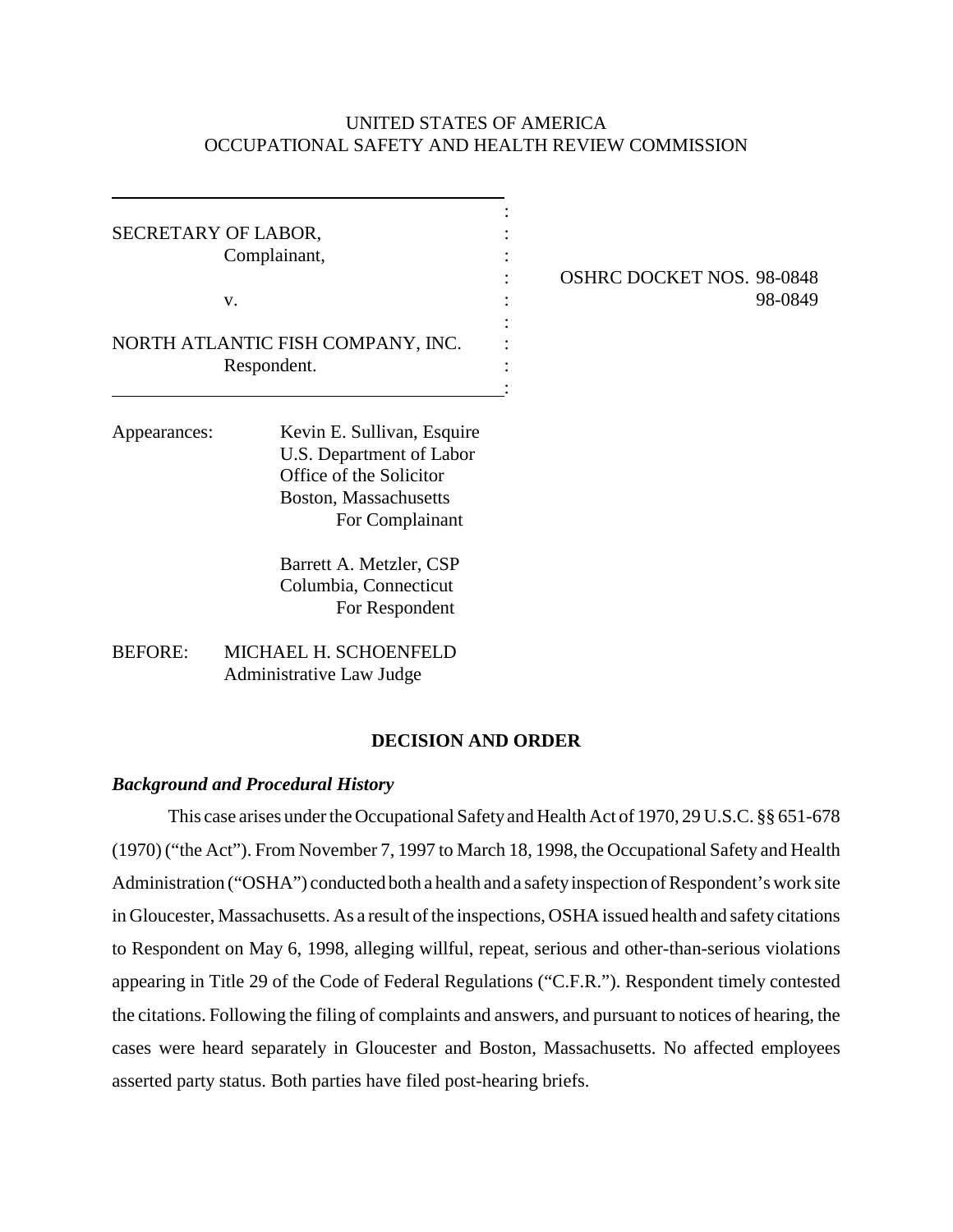### *Jurisdiction*

The Secretary alleges, and Respondent admits, that it is an employer engaged in fish processing. It is undisputed that at the time of the inspection, Respondent was engaged in fish processing. Respondent further admits that it is engaged in receiving, handling and otherwise working on and with goods and materials that are moving or have moved across state lines in interstate commerce. I find that Respondent was engaged in a business affecting interstate commerce.

Based on the above finding, I conclude that Respondent is an employer within the meaning of section 3(5) of the Act. Accordingly, the Occupational Safety and Health Review Commission ("the Commission") has jurisdiction over the parties and the subject matter.

#### *Safety Citation 1–Alleged General Duty Clause Violations (No. 98-0849)*

Safety Citation 1, Items 1, 2 and 3 allege serious violations of the general duty clause, section 5(a)(1), which requires employers to furnish its employees a workplace free from recognized hazards that are causing or likely to cause death or serious physical harm. To prove a violation of section  $5(a)(1)$ , the Secretary must establish that  $(1)$  a condition or activity in the employer's workplace presented a hazard to employees, (2) the cited employer or the employer's industry recognized the hazard, (3) the hazard was causing or likely to cause death or serious physical harm, and (4) feasible means existed to eliminate or materially reduce the hazard. *Nat'l Realty & Constr. Co.*, 489 F.2d 1257, 1265-67 (D.C. Cir. 1973); *Connecticut Light & Power Co.*, 13 BNA OSHC 2214, 2217 (No. 85-1118, 1989).

In Item 1, the Secretary alleges that Respondent's employees were exposed to a fire and explosion hazard resulting from the operation of forklifts and mechanical handling equipment near unprotected natural gas lines and meters. The Compliance Officer ("CO") personally observed employees running into gas meters while operating lift trucks. (Tr. 159–61.) A former employee also testified that employees, including himself, hit or bumped into the gas meters regularly when operating the lift trucks. (Tr. 199.) The photographs in evidence clearly show dents, holes and scrapes on the gas meters caused by the operation powered industrial vehicles, including lift trucks. (CX-2-6.) To argue that this condition was not a recognized hazard is indefensible. Further, Respondent could easily have eliminated or materially reduced the hazard by installing guardrails such as the ones installed around the compressor system for the freezer. (Tr. 162-63.) Since the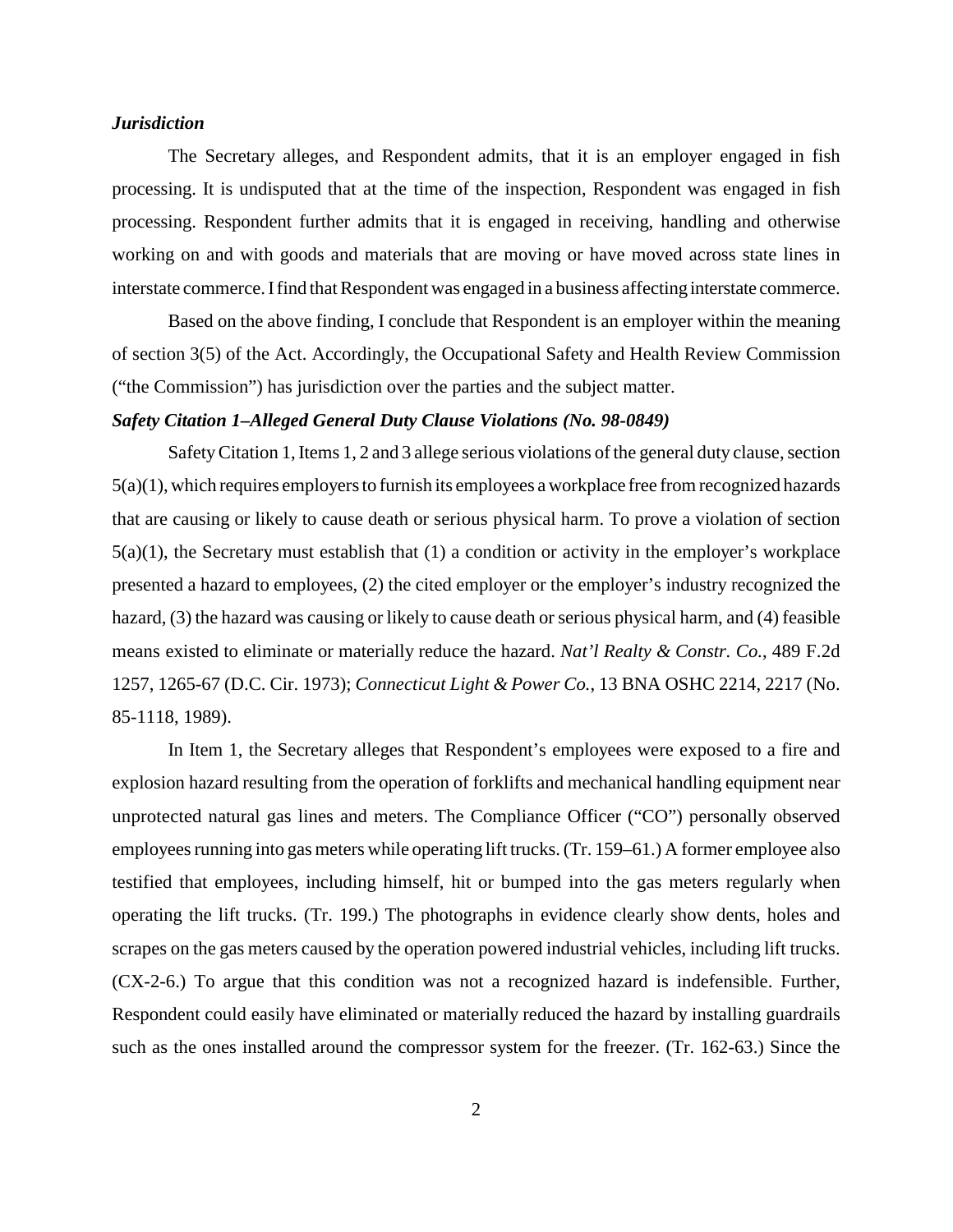predictable injuries are severe burns or death, I find this violation to be serious. (Tr. 545-46.) Item 1 is affirmed, and I find the proposed penalty of \$4,900.00 to be appropriate.

In Item 2, the Secretary alleges that Respondent's employees were exposed to amputation and severe lacerations from saws automatically restarting upon restoration of power after a power interruption. Some of these cited machines were originally equipped with magnetic motor starts to prevent the machines from restarting after restoration of power. (Tr. 184-86.) Respondent asserts that it deactivated and removed the magnetic motor starts on some machines, and replaced them with manual starts, because the deterioration from cleaning the machines caused them to start on their own. (Tr. 229-30, 440-42, 589-90.) Contrary to Respondent's argument that this was not a recognized hazard, replacing the magnetic motor starts clearly demonstrates that Respondent recognized the hazard of cutting machines and saws restarting automatically upon restoration of power. (Tr. 186, 590.) The installation of the manual starts, however, did not furnish employees with a workplace free of recognized hazards. The machines continued to restart automatically after a power interruption, as the CO noted during the inspection. (Tr. 228-29.) This condition, especially with saws and cutting machines, could have caused severe bodily injuries, including amputation and lacerations. (Tr. 548.) Further, feasible means existed to reduce the hazard.<sup>1</sup> The CO contacted several companies that supplied magnetic motor starts and found that they were readily available. (Tr. 230.) The maintenance man and the plant manager both admitted to the CO that they did not replace the magnetic motor starts because they were too expensive. (Tr. 229-30, 440.) Based upon the foregoing, Item 2 of Citation 1 is affirmed, and the proposed penalty of \$3,500.00 is appropriate.<sup>2</sup>

<sup>&</sup>lt;sup>1</sup>Respondent suggests that because employees were trained to unplug the machines after power interruption they were not exposed to the hazard and that the hazard was thus eliminated or materially reduced. (Tr. 186.) A former employee's testimony, however, contradicts Respondent's assertion. This employee testified that most of the workers did not unplug machines and that they were never told to unplug the machines. (Tr. 197, 211-12.)

<sup>&</sup>lt;sup>2</sup>Respondent argues that the Secretary improperly cited it for a general duty violation when a specific standard, 29 C.F.R. § 1910.213, is applicable. Respondent presented no evidence in this regard and made no showing that the woodworking machine standard applies to the cited machinery. Assuming *arguendo* that § 1910.213 does apply, the same facts used to show that Respondent violated the general duty clause would also support a finding that Respondent violated the woodworking standard, and, under either theory, a violation existed. *See also* Safety Citation 1, Item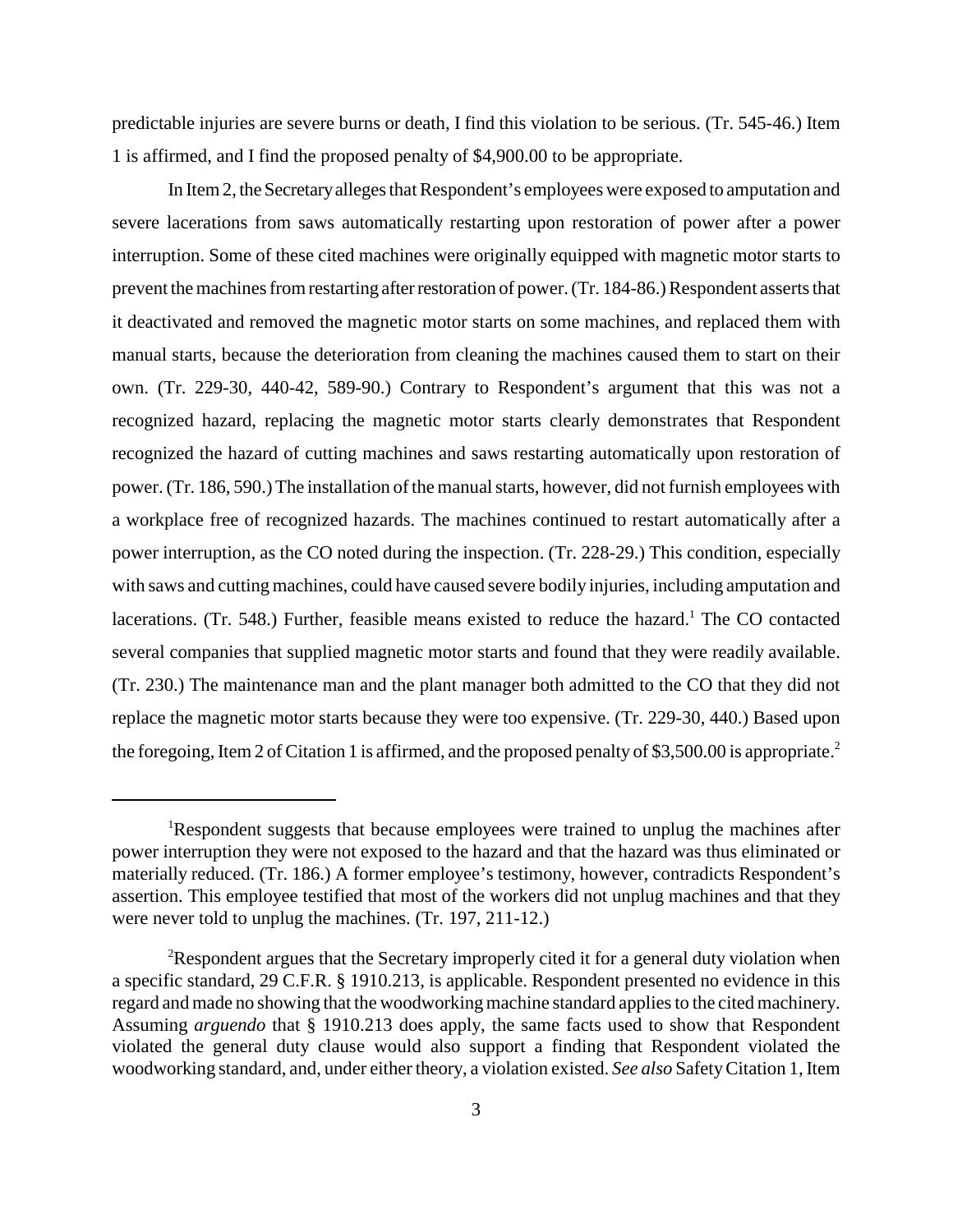In Item 3, the Secretary alleges that Respondent's employees were exposed to a fall hazard while working from a platform raised greater than 6 feet by a forklift. The Secretary's evidence as to Item 3a, which Respondent did not rebut, shows that the plant manager exposed an employee to a fall hazard by lifting him at least 6 feet above the ground in a "trash box" without fall protection. (Tr. 233-36, 240; CX-10.) Even after the CO told him the activity was unsafe, the manager continued to lower the employee with the forklift instead of using an extension ladder as the CO requested. (Tr. 235-36, 240.) As to Item 3b, Respondent argues the individuals described therein were not its own employees but subcontractors. Regardless, it is clear from the record that it was common practice for Respondent to lift personnel on the forklift without fall protection, a conclusion supported by the manager's admission to the CO that he was aware of the activity and that it was common. (Tr. 243.) It is undisputed that this fall hazard was recognized and that feasible means existed to eliminate or materially reduce the hazard. (Tr. 237-39; CX-12.) Further, the severity of predictable injuries, such as broken bones or death, supports the serious classification of this violation. (Tr. 236.) Item 3 is affirmed as a serious violation and the proposed penalty of \$3,500.00 is appropriate.<sup>3</sup>

## *Safety Citation 1–Alleged Serious Violations of Specific Standards (No. 98-0849)*<sup>4</sup>

Items 4 through 23 of Safety Citation 1 allege serious violations of specific standards. In general, to prove a violation of a standard, the Secretarymust demonstrate by a preponderance of the evidence (1) that the cited standard applies, (2) noncompliance with the terms of the standard, (3) employee exposure or access to the hazard created by the noncompliance, and (4) that the employer knew, or with the exercise of reasonable diligence could have known, of the condition. *Astra Pharmaceutical Prod.*, 9 BNA OSHC 2126, 2129 (No. 78-6247, 1981); *Dun-Par Eng'd Form Co.*, 12 BNA OSHC 1949 (No. 79-2553, 1986), *rev'd & remanded on other grounds*, 843 F.2d 1135 (8th Cir. 1988), *decision on remand*, 13 BNA OSHC 2147 (No. 79-2553, 1989).

4 *See* Appendix A for text of cited standards.

<sup>13</sup>a, *infra*, in which the analysis under § 1910.213 applies equally to this violation.

 $3$ I find that Respondent was properly cited under the general duty clause, instead of 29 C.F.R. § 1910.178(m)(12), because the forklift was not equipped with elevatable controls. Even if 29 C.F.R. § 1910.178(m)(12) applied in this case, I would still find a violation, because Respondent failed to satisfy any of the three requirements of the standard.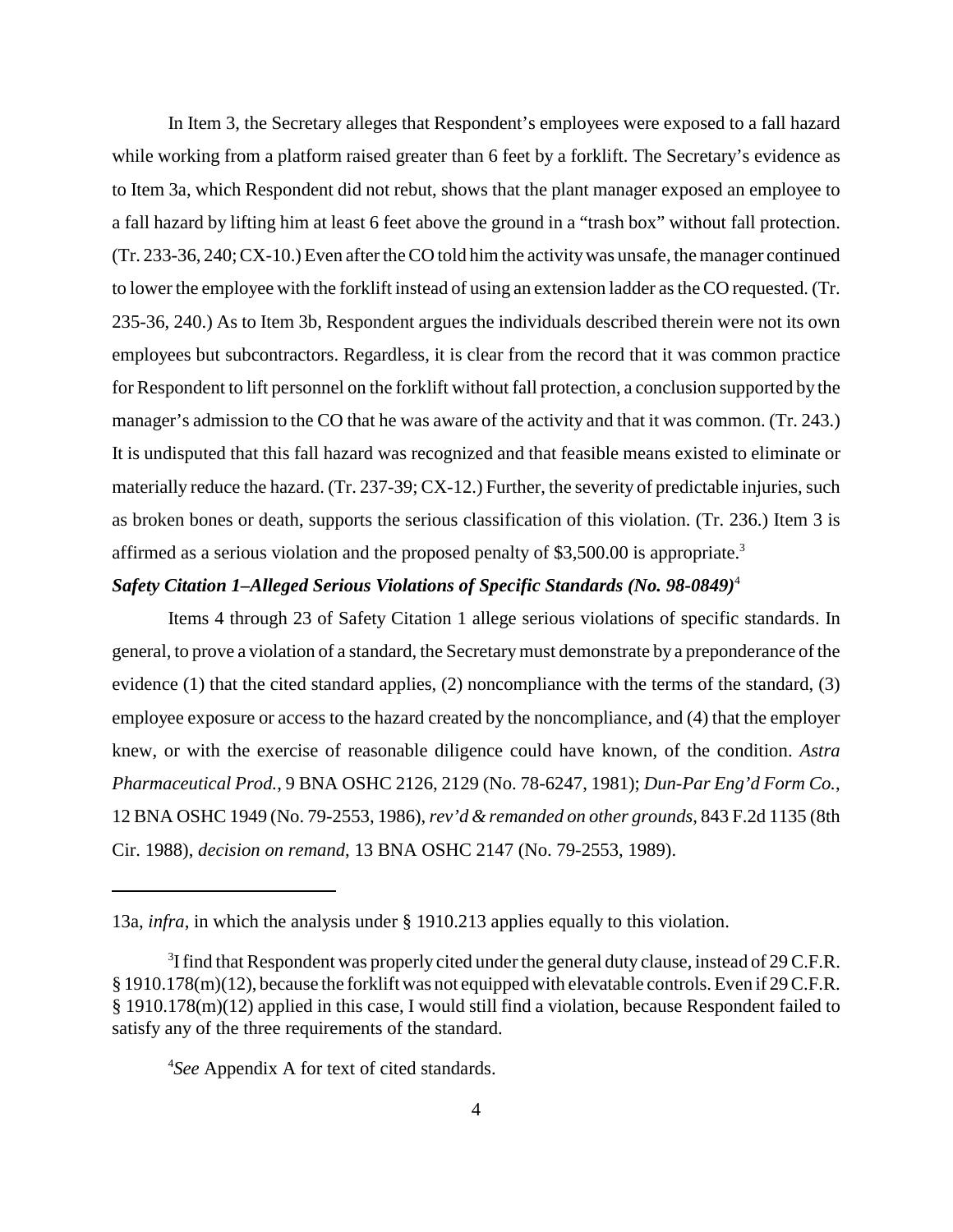Citation 1, Item 4a alleges a serious violation of 29 C.F.R. § 1910.36(b)(7) for failing to provide fire alarm facilities that would give adequate warning of fire to employees in the building. Respondent first admitted to the CO that it did not have the kind of alarm system that would warn everyone in the facility of a fire, but then claimed that the Public Address System ("PAS") could be used for such purposes. (Tr. 188, 244-45.) Respondent's PAS fails to satisfy the requirements of this standard because the testimony of the CO and a former employee establishes it would not adequately warn all employees of a fire emergency. (Tr. 203, 218, 244-45, 452-54.) I also reject Respondent's argument that the facility's audible fire alarm (bell and pull box) satisfies the requirements of the standard because the alarm was not designed to alert people in all parts of the facility of a fire, but rather to feed CO2 to the oven in case of an oven fire. (Tr. 591, 595.) There is no dispute that Respondent's employees were exposed to the hazard on a daily basis. In addition, I find that with the exercise of reasonable diligence, Respondent could have known of the condition, especially since on at least one occasion, employees panicked trying to evacuate the plant when smoke and fumes filled the room. (Tr. 206, 244-45.) This hazardous condition could have led to serious injuries or death if employees were trapped in the building because they were not alerted to fire in the facility.

Items 4b, 4c and 4d allege serious violations of 29 C.F.R. §§ 1910.37(q)(1), 1910.37(q)(2) and 1910.37(q)(5), respectively, for failing to provide appropriate signs designating exits, non-exits and directions to exits. The CO testified that during his inspection exits and non-exits were not clearly marked such that he himself did not know which doors led to exits and which did not. (Tr. 248-52; CX-16-18.) Respondent's explanation that no employees ever complained about the exits, and that all employees entered and exited through the front door, is no excuse for failing to comply with the cited standards. All of Respondent's employees were exposed to the hazard on a daily basis, and Respondent could have known of the hazard with the exercise of reasonable diligence. In light of the record, the Secretary has established the alleged violations and that the violations were serious, especially when considered in conjunction with Respondent's failure to provide adequate fire alarm facilities. In such circumstances, employees, especially new and panicked employees, might not have been able to safely exit the facility in the event of an emergency. Based on the record, Items 4a through 4d are affirmed as serious violations, and the proposed penalty of \$1,750.00 is appropriate.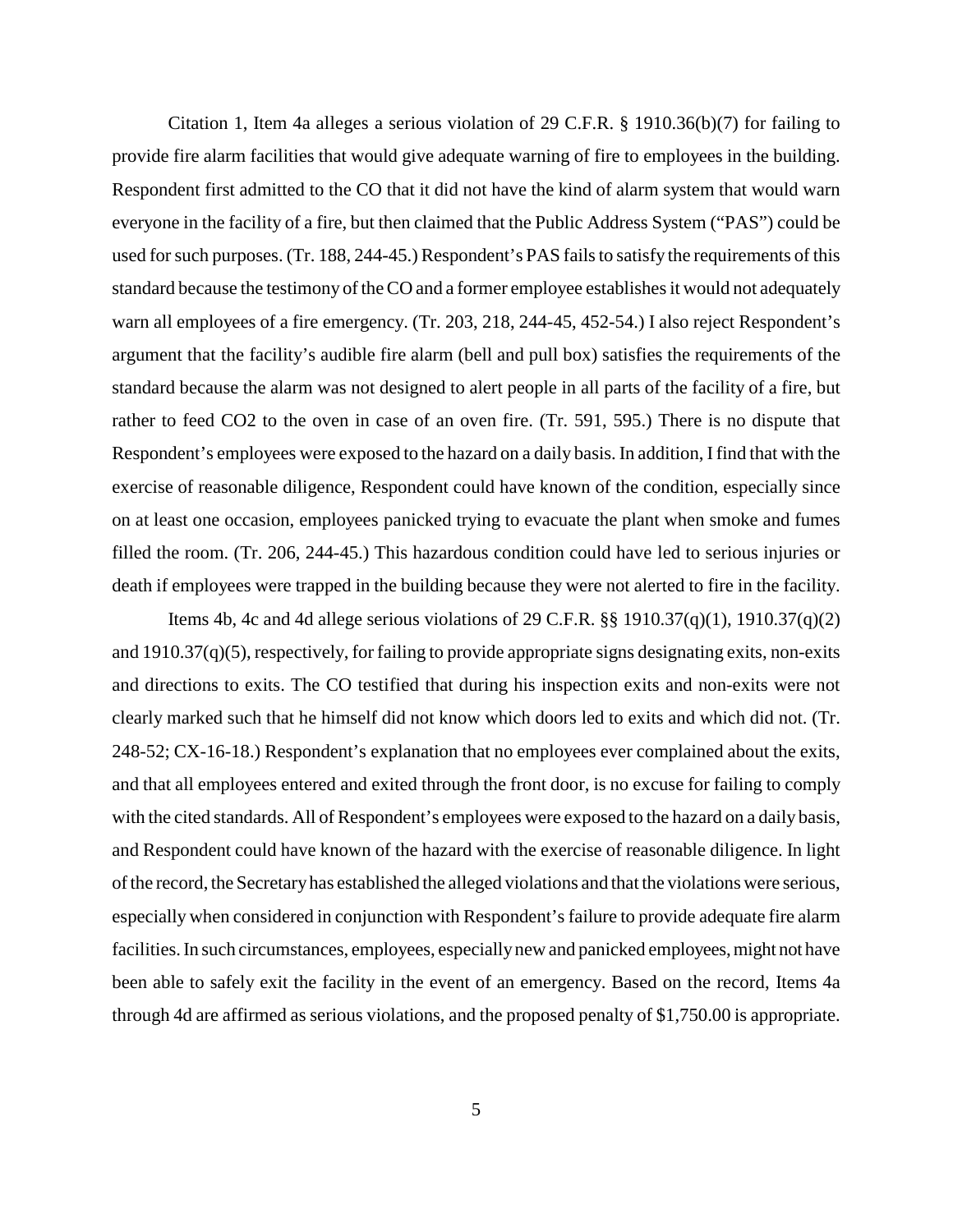In Citation 1, Item 5, the Secretary alleges that Respondent violated 29 C.F.R. § 1910.132(a) by failing to provide a barrier to prevent employees from contact with hot surfaces on the Burns Fry-O-Matic. Although the Fry-O-Matic had a cover, the cover clearly did not prevent employees from contact with the hot surfaces, and Respondent's own maintenance man estimated the heat from the machine to be between 350 and 400 degrees. (Tr. 256.) Since the machine was located in a narrow space, any employee with access to the area was exposed to the hazard. (Tr. 252-54, 257; CX-19-20.) The machine was in plain view and was regularly operated such that Respondent should have discovered the condition. As severe burns could have resulted from contacting the Fry-O-Matic, Item 5 is affirmed as a serious violation. The proposed penalty of \$1,400.00 is appropriate.

Items 6a and 6b of Citation 1 allege serious violations of 29 C.F.R. §§ 1910.38(a)(1) and 1910.38(b)(1) for failing to have a written emergency action plan and a fire prevention plan. Clearly, Respondent did not have either plan, particularly in view of the plant manager's testimony at the hearing in this regard. (Tr. 189, 258.) That testimony was as follows:

Q: Okay. Now who is the one that is – who are the people that are in charge of the evacuation. Is there anyone designated in the event of fire to alert people?

A: No, there's no reason.

Q: So if there's a fire it's every man for himself.

A: If there's a fire and someone sees the fire –

Q: Then what do they do?

- A: We're not saying that hey you have to do this. Nobody has to do anything.
- Q: At all?
- A: Right.
- Q: Okay. Are the people directed when there is a fire to exit immediately?
- A: Yes. They know to get out. (Tr. 189.)

In addition to the above, the company president had no knowledge of any emergency action plan or fire prevention plan, and a former employee testified that Respondent had no such plans. (Tr. 203, 258.) It is undisputed that employees were exposed to the hazard of fire, and it is clear that Respondent could have known of the violative conditions. Items 6a and 6b are accordingly affirmed.

Items 6c and 6d allege violations of 29 C.F.R. §§ 1910.157(c)(1) and 1910.157(g)(4) for failure to mount and properly locate fire extinguishers and for failure to provide training in the use of fire fighting equipment to individuals expected to use the equipment. The CO's testimony that fire extinguishers were blocked and not properly mounted or readily accessible is supported by the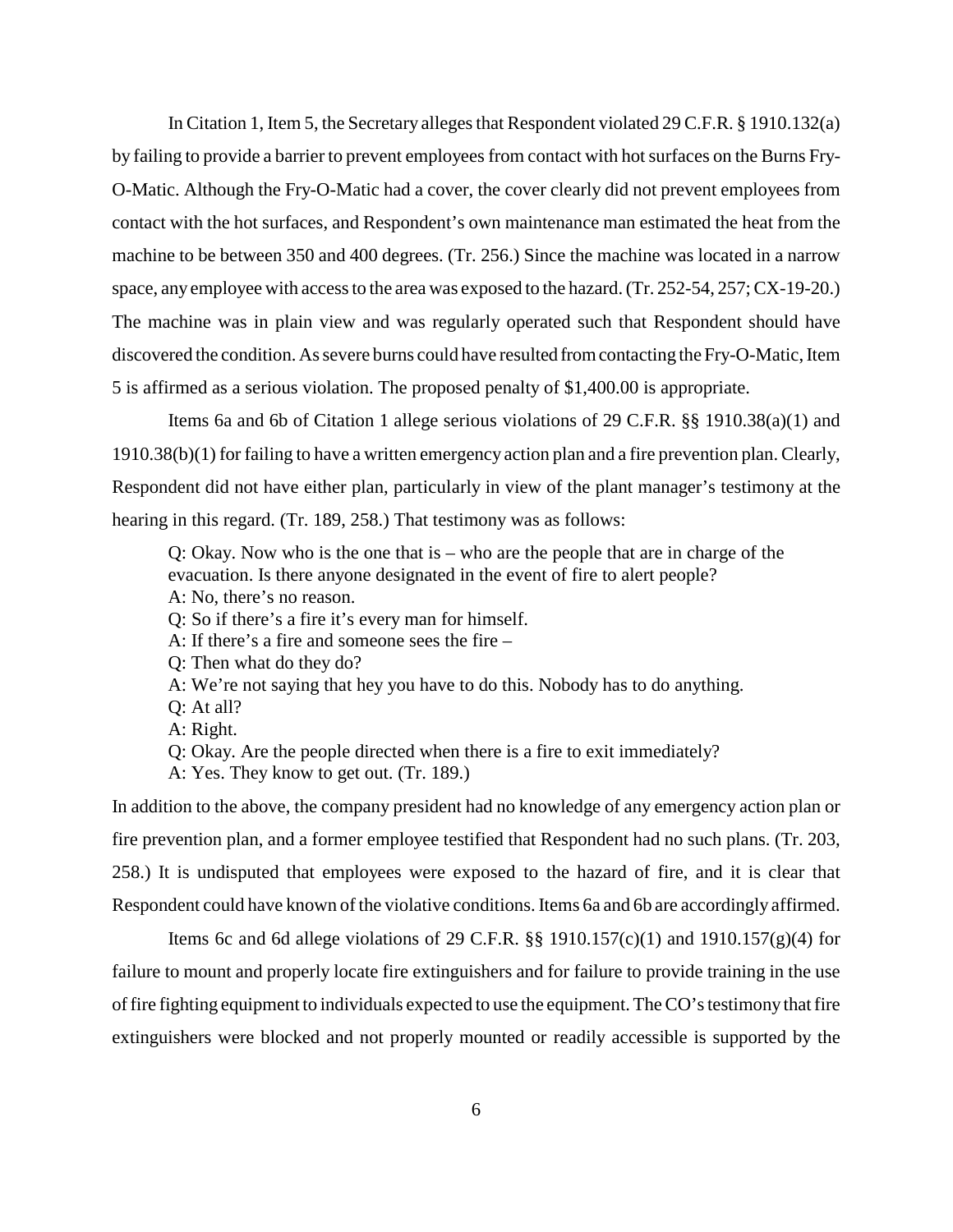exhibits in evidence. (Tr. 258-61, 463-66; CX-22-25.) Respondent argues that no employee was designated to use fire fighting equipment during a fire emergency. I find that the evidence points to the contrary. The CO was told that the maintenance man and his assistant, as well as the plant manager and one other employee, were the designated individuals. (Tr. 466-67.) Furthermore, these employees were not instructed on how to use fire extinguishers, but only knew that they were supposed to "just squirt the fire extinguisher there's nothing to it... just pull the pin and shoot... basically just squirt the fire with it." (Tr. 261-62.) Respondent's plant manager also admitted to the CO that no formal training was provided in the use of fire extinguishers. *Id.* Respondent does not dispute employee exposure to the cited hazard, and I find Respondent had knowledge of the hazard– the extinguishers were in plain sight, and the plant manager admitted to the lack of training. Based on the record, Items 6c and 6d are affirmed. I agree with the Secretary's classification of Item 6 as serious, and I find the total proposed penalty of \$3,500.00 appropriate.

Item 7 of Citation 1 alleges serious violations of 29 C.F.R. § 1910.101(b), which requires compressed gas cylinders to be securely stored in accordance with the Compressed Gas Association Pamphlet P-1-1965. The Secretary has presented sufficient evidence to establish that Respondent failed to protect and secure compressed gas cylinders by storing them near aisles and overhead doors. (CX-32-34, CX-36.) The CO's testimony that these cylinders were located in areas where forklifts and other vehicles regularly operated further supports a finding of a violation. (Tr. 262-64.) Contrary to Respondent's argument, the cylinders could easily be knocked down, especially considering the lack of trained employees operating powered industrial vehicles.<sup>5</sup> There is no dispute that employees were exposed to the cited hazard. Respondent should have known of the hazardous condition because the cylinders were stored in plain view. The violation was properly classified as serious because serious bodily injuries were possible as a result of an accident. (Tr. 263-64.) Item 7 is therefore affirmed as a serious violation, and I find the proposed penalty of \$3,500.00 to be appropriate.

Item 8 alleges a serious violation of 29 C.F.R. § 1910.106(d)(3)(ii), which requires the proper storage of flammable and combustible liquids in storage cabinets. I find that the Secretary has shown

<sup>5</sup> *See* discussion relating to Safety Citation 1, Item 11, *infra*.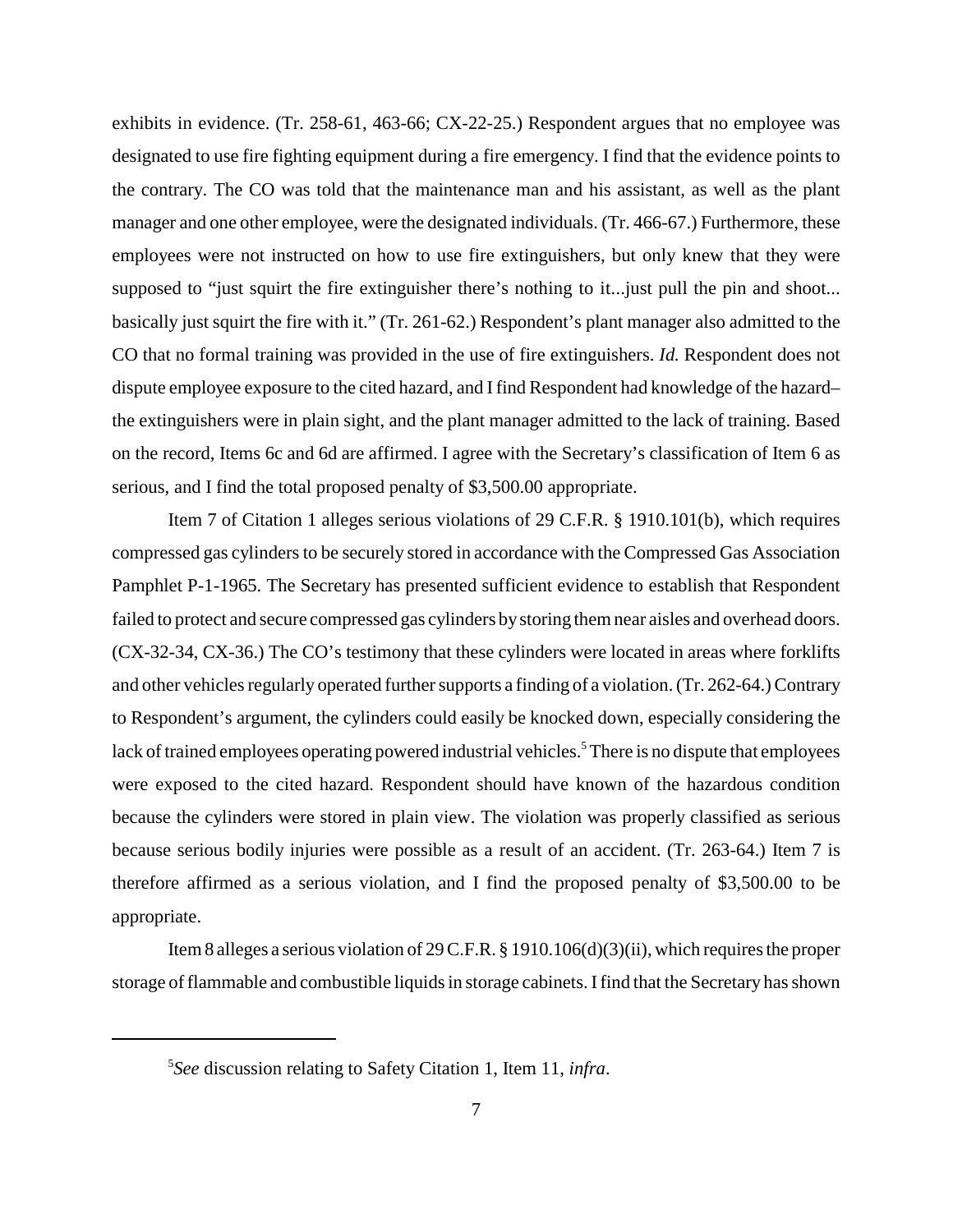by a preponderance of the evidence that Respondent improperly stored flammable and combustible liquids in storage cabinets where joints and seams were not tight and securely closed as required by the standard. (Tr. 252, 267-69, 272, 473-78; CX-39-41, CX-44-45.) It is undisputed that employees were exposed to the hazardous condition, and Respondent could have known of the condition in the exercise of reasonable diligence. I also agree with the serious classification of the violation. (Tr. 550.) Item 8 is affirmed as a serious violation, and the proposed penalty of \$1,750.00 is appropriate.

In Item 9, the Secretary alleges that Respondent violated 29 C.F.R. § 1910.146(c)(1), which requires employers to evaluate the workplace for permit-required confined spaces. Respondent argues that employees were not assigned to perform work in the wastewater and cooking oil tanks. Respondent's plant manager also testified that they had evaluated the tanks and determined that no one would enter the tanks. (Tr. 593.) The Secretary has failed to rebut this evidence and establish that employees were exposed to the cited violation.<sup>6</sup> This item is therefore vacated.

Item 10 of Citation 1 alleges a violation of 29 C.F.R. § 1910.176(b), which requires the stable and secure storage of materials. The evidence of record shows that stacked boxes at the facility were not secure and stable as required. (Tr. 278-80; CX-50-52.) The evidence also shows that the racks used to store boxes were damaged and unstable. (Tr. 280, 483-84; CX-47-48.) There is no dispute that employees were exposed to the hazardous condition, and Respondent should have known of the condition because it was in plain view.7 Based on the evidence of record, I find that the Secretary has satisfied her burden of proving the alleged serious violation. Item 10 of Citation 1 is accordingly affirmed, and I find the proposed penalty of \$1,400.00 to be appropriate.

In Item 11 of Citation 1, the Secretary alleges serious violations of 29 C.F.R. §§ 1910.178(l) and 1910.178(m)(5)(i). In regard to Item 11a, the evidence of record shows Respondent permitted untrained employees to operate powered industrial trucks in an unsafe manner. (Tr. 241-42, 281-83.)

<sup>&</sup>lt;sup>6</sup>The Secretary attempted to meet her burden by showing that Respondent failed to post appropriate warning signs. (Tr. 277.) The lack of signs does not establish that an evaluation was not conducted. Rather, the absence of signs would appear to show a failure to inform employees of the existence, location and danger of permit spaces as required by 29 C.F.R. § 1910.146(c)(2).

 $7$ The CO's testimony that he inspected the storage of boxes at the request of an employee who was concerned about boxes that had fallen down supports this finding. (Tr. 278, 482-84.)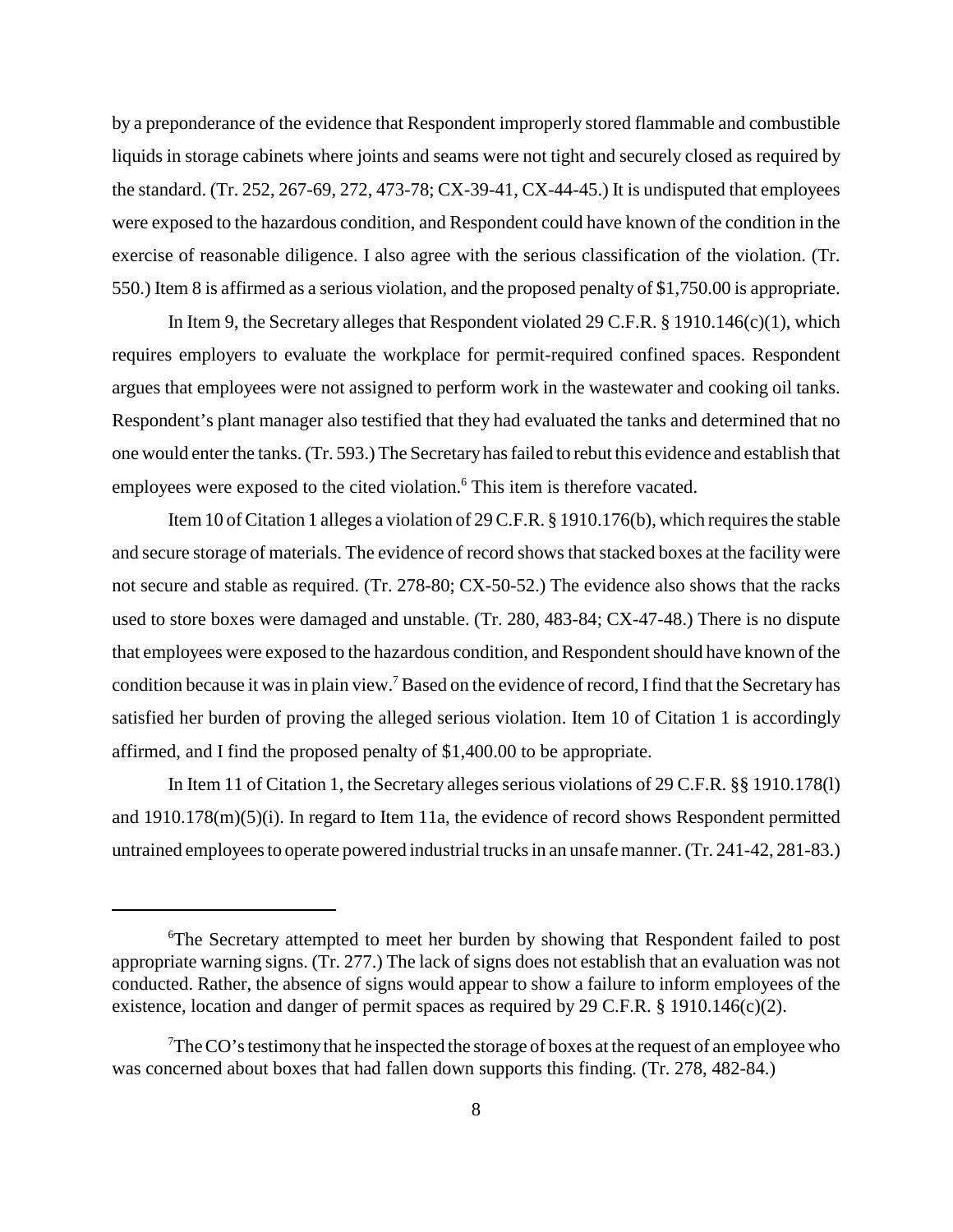A former employee confirmed that he had operated lift trucks without any training, and Respondent presented no documentation on training to rebut the evidence demonstrating the alleged violation. (Tr. 205, 241-42.) In regard to Item 11b, the evidence supports the Secretary's allegation that powered industrial trucks were left unattended without lowering the forks as required. (Tr. 281; CX-52-53.) There is no dispute that employees were exposed to the hazardous conditions. I also find that Respondent could have discovered the conditions with the exercise of reasonable diligence. Furthermore, I agree with the Secretary's classification. (Tr. 551.) Items 11a and 11b are affirmed as serious violations, and the total proposed penalty of \$3,500.00 is appropriate for these violations.

In Item 12, the Secretary alleges a serious violation of 29 C.F.R. § 1910.212(a)(3)(ii), which requires the point of operation of machines to be guarded. Based on the CO's testimony and photographs in evidence, I find that there was no guard in place to protect an operator's hands or fingers from the point of operation of the industrial grade electric stapler. (Tr. 284-86; CX-54-57.) I also agree with the CO that the foot pedal used to activate the stapler exacerbated the hazard. (Tr. 285.) It is undisputed that employees were exposed to the hazardous condition, and Respondent should have known of the condition. The Secretary's classification of the violation is proper. (Tr. 284.) I affirm Item 12 as a serious violation, and I find the proposed penalty of \$1,400.00 appropriate.

Items 13a through 13c allege serious violations of 29 C.F.R. §§ 1910.213(b)(3), 1910.213(c)(1) and 1910.213(c)(2), respectively. Item 13a alleges that Respondent failed to make provisions to prevent the Chicago Electric table saw from automatically restarting upon restoration of power. Respondent has failed to rebut the evidence of record that this table saw was not equipped with a magnetic motor start or any other means to prevent it from restarting upon restoration of power. (Tr. 286-87.) There is no dispute that employees were exposed to the hazard, and Respondent's plant manager had knowledge of the hazard. (Tr. 590.) Item 13a is affirmed as a serious violation.

Item 13b alleges that Respondent failed to equip the Chicago Electric table saw with an automatically adjusting hood. Respondent argues that the subject saw is not a circular hand-fed ripsaw and that the cited standard, which applies specifically to circular hand-fed ripsaws, therefore does not apply. Respondent cross-examined the CO in this regard, and, based on the CO's responses,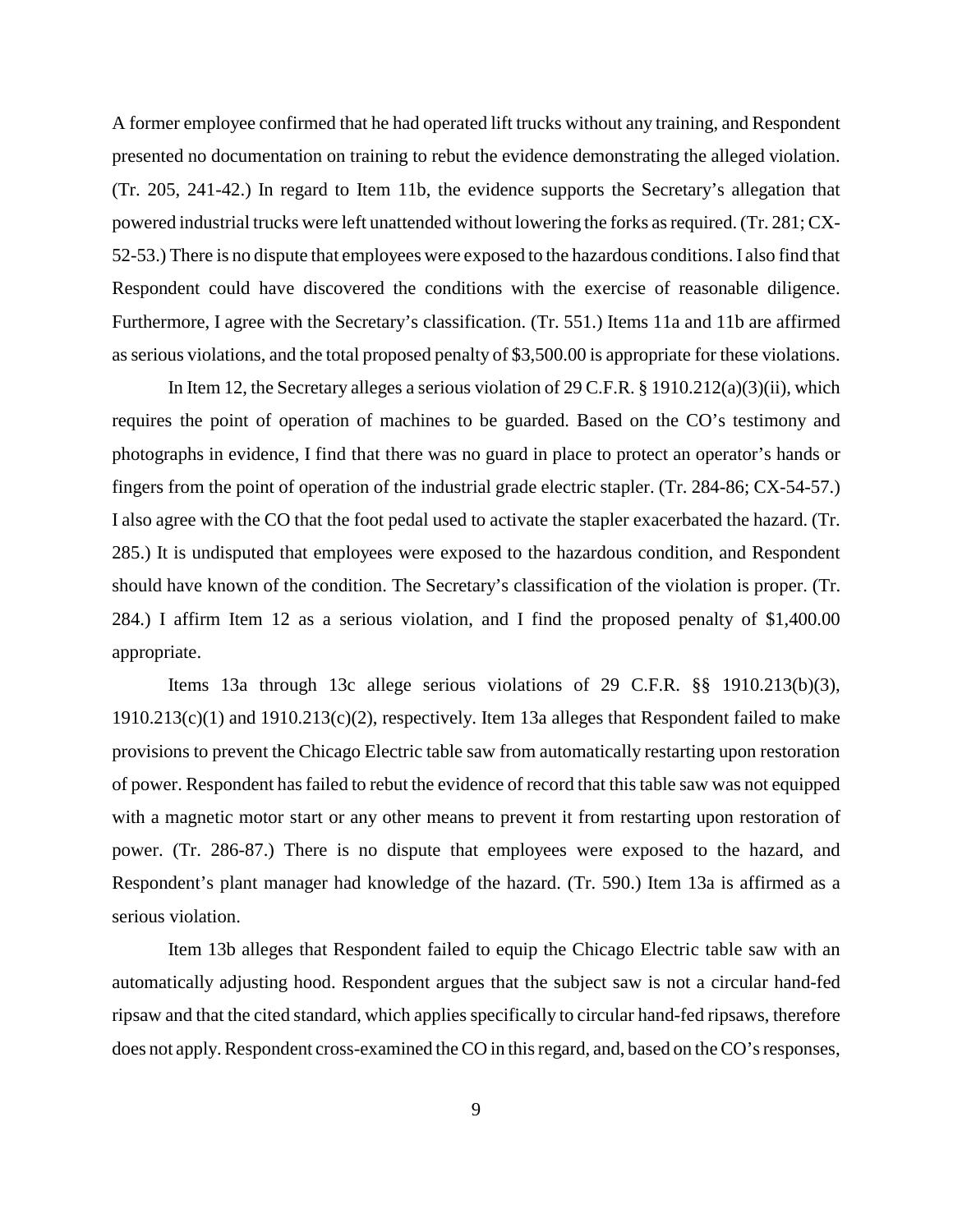I conclude that the Secretary has not met her burden of establishing that the cited standard applies to the subject saw. (Tr. 493-94.) The CO identified the Chicago Electric table saw as a "multipurpose" saw. (Tr. 493-94; CX-58-59.) This less than clear description suggests that the subject saw could be used by Respondent for different purposes–fish cutting or ripping or crosscutting wood, or all three. (Tr. 287.) When and if used to cut fish, the woodworking machinery standard, 29 C.F.R. § 1910.213, would not apply. However, if Respondent used the "multipurpose" saw to cut wood, it is reasonable to infer that two different standards could apply depending on which direction the wood piece was being cut. The hand-fed ripsaws standard, § 1910.213(c), would apply if the wood piece was being cut "along the grain," whereas the hand-fed crosscut table saws standard, § 1910.213(d), would apply if the wood piece was being cut "against the grain." While it is reasonable to infer that the "multipurpose" blade with which the saw was equipped could have been used for either type of wood cutting,<sup>8</sup> absent evidence as to how the Respondent used the saw and what guards, if any, were in place at the time of use, the Secretary has failed to establish the applicability of the cited standard. Item 13b is accordingly vacated.

Finally, the Secretary alleges in Item 13c that Respondent failed to equip the Chicago Electric table saw with a spreader to prevent material from squeezing the saw or being thrown back to the operator. However, as in Item 13b, the standard cited in Item 13c applies specifically to circular hand-fed ripsaws. Based on my findings as to Item 13b, the Secretary has not shown that the subject saw is covered by the cited standard. Item 13c is therefore vacated. Having affirmed only Item 13a, and in view of the total proposed penalty for these three instances, I conclude that a penalty of \$600.00 is appropriate for Item 13a.

Item 14 alleges serious violations of 29 C.F.R. § 1910.215(a)(4), which requires that work rests be used for offhand grinding machines. The unrebutted evidence supports a finding of a violation. The CO testified that the work rest on the Sears Bench Grinder had more than a 1/8-inch

 $8$ Although photographs CX-58 and CX-59 were originally taken to show that the grounding pin was removed, these photographs portray a block of wood that had apparently recently been cut across the grain on the saw table near the blade. There is no testimony that this block of wood was cut by the cited saw. If, however, this block of wood was cut using the cited saw (which is possible because the photographs show evidence of wood shavings), the crosscut table saw standard would apply, not the cited ripsaw standard.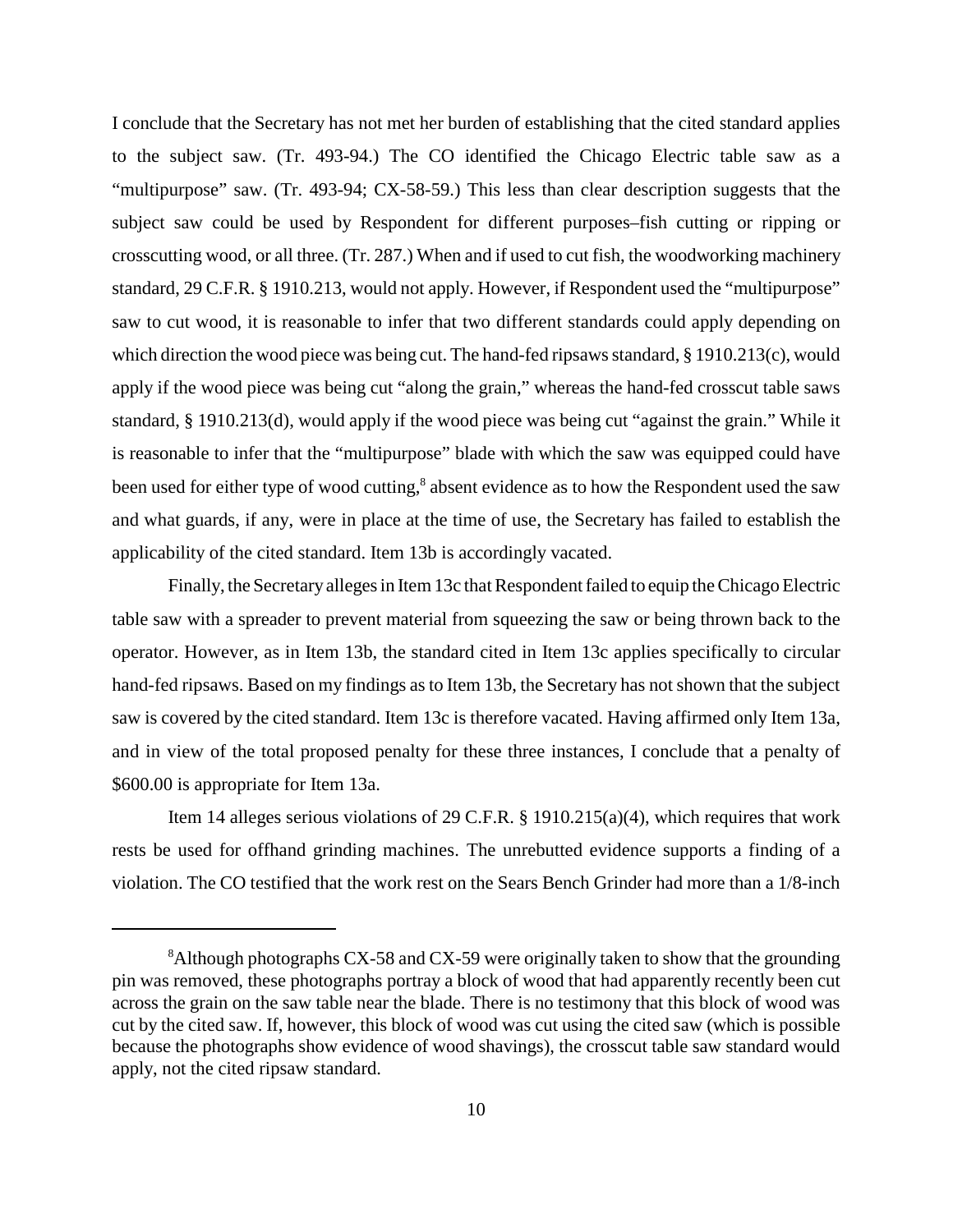gap and that the Weier Grinder did not even have a work rest. (Tr. 289-92; CX-61.) It is undisputed that employees used the grinders and were exposed to the cited hazard, and Respondent should have discovered the violative conditions with the exercise of reasonable diligence. I affirm the violations as serious. (Tr. 552.) I also find the proposed penalty of \$1,400.00 to be appropriate.

In Item 15 of Citation 1, the Secretary alleges that Respondent failed to enclose sprocket wheels and chains as required by 29 C.F.R. § 1910.219(f)(3). I affirm this violation based on the evidence of record. (CX-62-64.) Respondent's assertion that the sprocket wheels and chains were enclosed by the machinery under normal work conditions is not only insufficient to satisfy the requirements of the standard, but also contrary to the evidence. The CO observed an employee crawling under the breading machine to retrieve bags from underneath while the machine was still operating, and the employee told the CO he did this every day. (Tr. 294-96, 494-95.) Clearly, employees were exposed to the hazardous condition, and Respondent could have known of the condition with the exercise of reasonable diligence. Since the possible injuries range from severe cuts to amputation, Item 15 is affirmed as a serious violation. I find the proposed penalty of \$1,750.00 appropriate.

In Item 16, the Secretary alleges that Respondent violated 29 C.F.R. § 1910.242(b) by using compressed air for cleaning with a nozzle pressure of 95 to100 p.s.i. Respondent does not deny that the compressed air used for cleaning was measured at greater than 30 p.s.i. (Tr. 296.) Rather, Respondent argues that employees did not use compressed air to "clean their bodies" and that there was no exposure under normal work conditions. However, the Commission has stated that "[s]tandards are intended to protect against injury resulting from an instance of inattention or bad judgment as well as from risks arising from the [normal] operation of a machine." *Trinity Indus. Inc.*, 15 BNA OSHC 1579, 1593-94 (Nos. 88-1545 and 88-1547, 1992), *rev'd & remanded on other grounds*, 16 F.3d 1149 (11th Cir. 1994), *decision on remand*, 17 BNA OSHC 1003 (No. 88-1545, 1994). Therefore, I find that employees were exposed to the hazardous condition and that Respondent could have known of the condition in the exercise of reasonable diligence. I affirm this violation as serious because death or serious physical harm could have resulted if an accident had occurred. (Tr. 552-53.) However, because the probability of an accident occurring was relatively low, I find that \$700.00 is an appropriate penalty.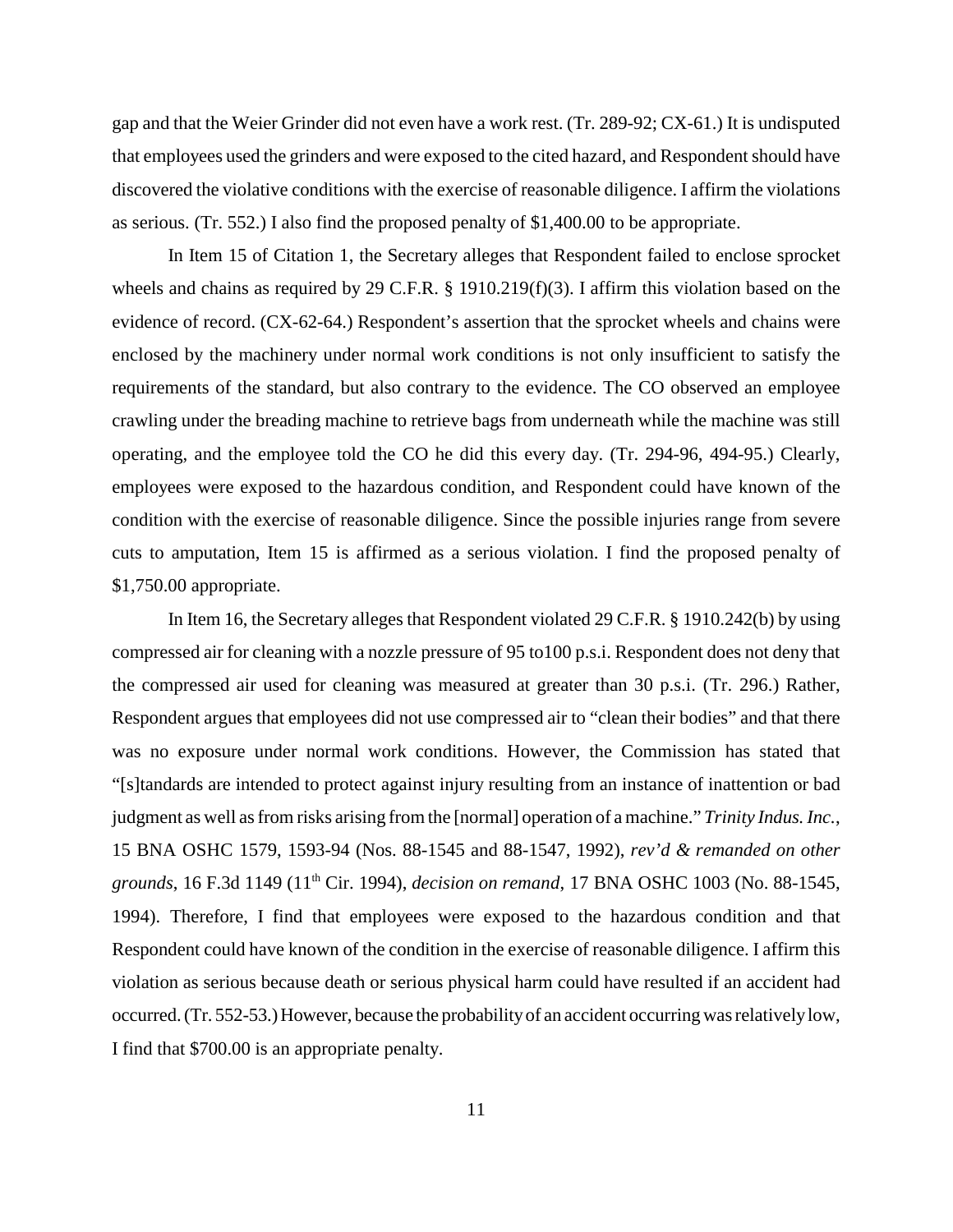Item 17 alleges that Respondent violated 29 C.F.R. § 1910.252(a)(2)(vii) for failing to locate combustibles at least 35 feet from the work site. According to the unrebutted testimony of the CO, the room was not more than 35 by 20 feet. (Tr. 298.) All other evidence points to the conclusion that open containers of oil and other combustible materials, including paint and thinners, were located anywhere from 5 to 15 feet from welding operations. (Tr. 298-00.) Moreover, Respondent did not rebut the CO's testimony that the material safety data sheets for the open containers of oil indicated that the flashpoint for these materials was over 100 degrees, rendering them combustible. (Tr. 499.) Further, even if relocating the containers was impracticable, Respondent should have protected the materials with flameproof covers or otherwise shielded them as required. It is undisputed that employees were exposed to the hazardous condition, and Respondent should have known of the condition. The violation was serious, in that sparks from welding could have caused the materials to catch fire or explode, which could have caused serious injuries or death. Therefore, I affirm this item as a serious violation. The proposed penalty of \$1,750.00 is appropriate.

Item 18 of Citation 1 alleges serious violations of 29 C.F.R. § 1910.303(f), which requires each disconnecting means to be legibly marked to indicate its purpose. I affirm this violation based upon the CO's testimony that several disconnecting means, including breakers and switches, did not have labels identifying their purpose. (Tr. 301-02, 500-01.) I find credible the CO's testimony that only longtime employees knew the identification for each disconnecting means. (Tr. 301.) Employees regularly worked with and around machines and equipment without legibly marked disconnects, exposing them to the cited hazard, and Respondent could have known of the hazard in the exercise of reasonable diligence. This violation was properly classified as serious. (Tr. 302, 553.) Consequently, I affirm this violation as serious, and I find the proposed penalty of \$1,050.00 to be appropriate.

Item 19 alleges serious violations of 29 C.F.R. §§ 1910.303(g)(2)(i), 1910.305(b)(1) and 1910.305(b)(2). Respondent withdrew its Notice of Contest as to Item 19a, which alleges a failure to guard live electrical wires from accidental contact with cabinets or other enclosures. (R. Brief, p. 31.) Item 19b alleges that Respondent failed to effectively close junction boxes that had "knockouts" missing. The evidence of record clearly shows that openings and fittings were not effectively closed, whether they were knocked out completely or partially. (Tr. 306-09, 503-04; CX-72-73, CX-79.) I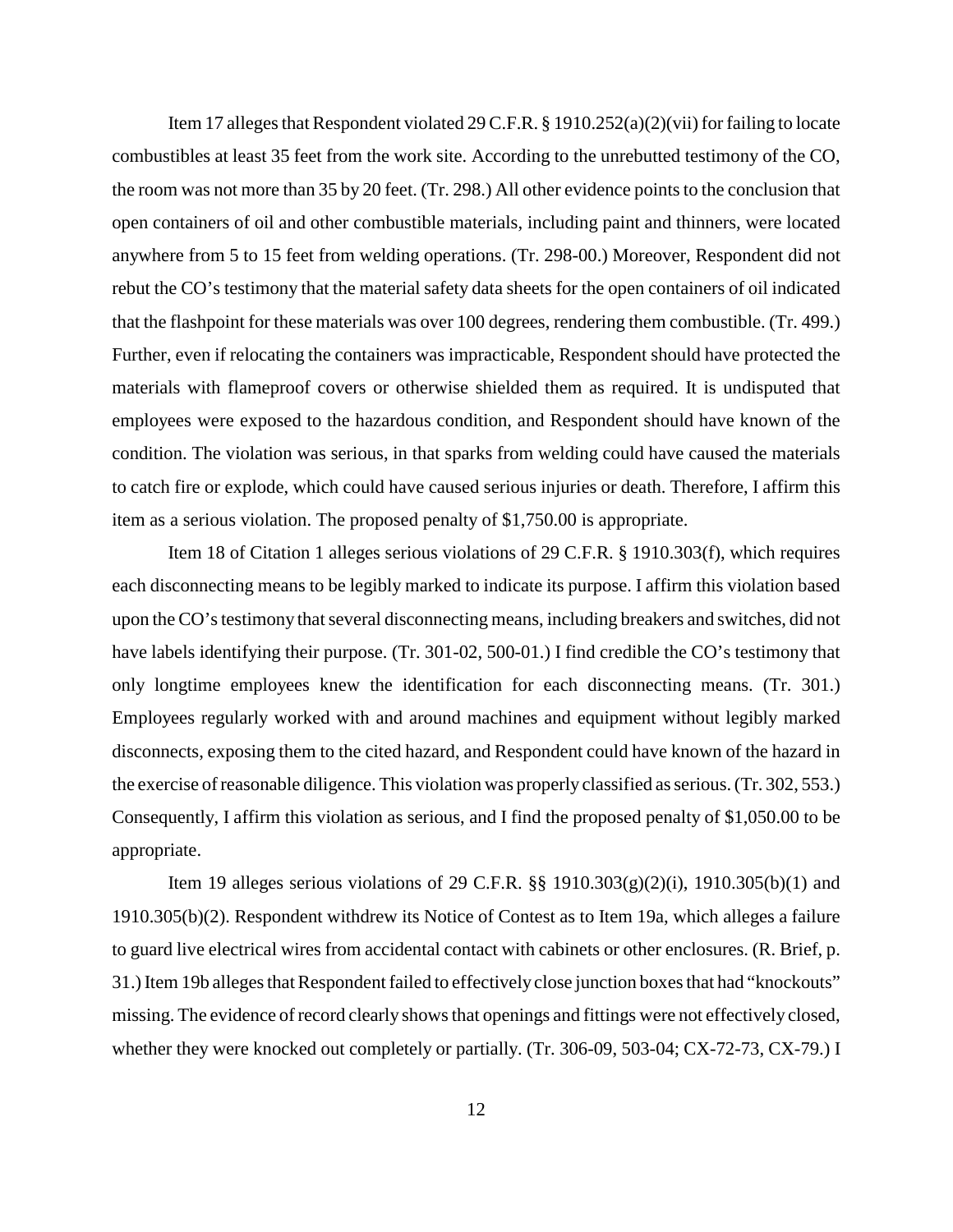also find that Respondent failed to provide cover plates on junction boxes, exposing employees to live wires, as alleged in Item 19c. (Tr. 309-13; CX-74-81.) It is undisputed employees had access to these hazards, and, because the conditions were located in open areas, Respondent should have discovered them. This violation was properlyclassified as serious. (Tr. 308-09, 313, 553.) Items 19a, 19b and 19c are therefore affirmed as serious violations. The proposed penalty of \$3,500.00 is appropriate.

Item 20 alleges that Respondent failed to enclose or guard electric equipment as required by 29 C.F.R. § 1910.303 $(g)(2)(ii)$ . The evidence of the record confirms the CO's testimony that numerous conduits were broken and exposed to physical damage. (Tr. 321-23; CX-80, CX-82-84.) The CO's tests revealed that these wires were live. (Tr. 322.) I find that employees were exposed and that Respondent should have known of the hazardous conditions. Because the conduits were broken and the wires were live, serious injuries or death from electrical shock were possible. (Tr. 322.) I affirm this violation as serious, and I find the proposed penalty of \$3,500.00 appropriate.

In Item 21, the Secretary alleges serious violations of 29 C.F.R. §§ 1910.304(a)(2) and 1910.304(f)(4). Item 21a alleges that a drill press used by an employee had reverse designated polarity. Respondent did not rebut the CO's testimony that he tested the circuit two or three times in the presence of the maintenance man, with two different testers, and found that the circuit had reverse polarity. (Tr. 314-16, 326, 505-07.) Respondent likewise presented nothing to discredit the CO's usage of the testers or their accuracy. It is undisputed that Respondent's maintenance man and other employees were exposed to the condition. Respondent was also aware that its employees continued to use the equipment after the CO warned them of the hazard at the start of the investigation in 1997. (Tr. 314-15, 323-27.) Item 21b alleges Respondent allowed the Chicago Electric saw and the Sears Bench Grinder to be operated with the grounding pins broken off the plugs. Respondent does not deny the violations but challenges the proposed penalty. (R. Brief, p. 34.) However, I agree with the serious classification and the proposed penalty. (Tr. 291, 315, 554.) The violations are affirmed, and the proposed penalty of \$3,500.00 is appropriate.

Items 22a and 22b alleges serious violations of 29 C.F.R. §§ 1910.305(g)(1)(iii) and  $1910.305(g)(2)(ii)$  for improper use of extension cords. The testimony of a former employee, a current supervisor and the CO show that Respondent violated 29 C.F.R.  $\S$  1910.305(g)(1)(iii) by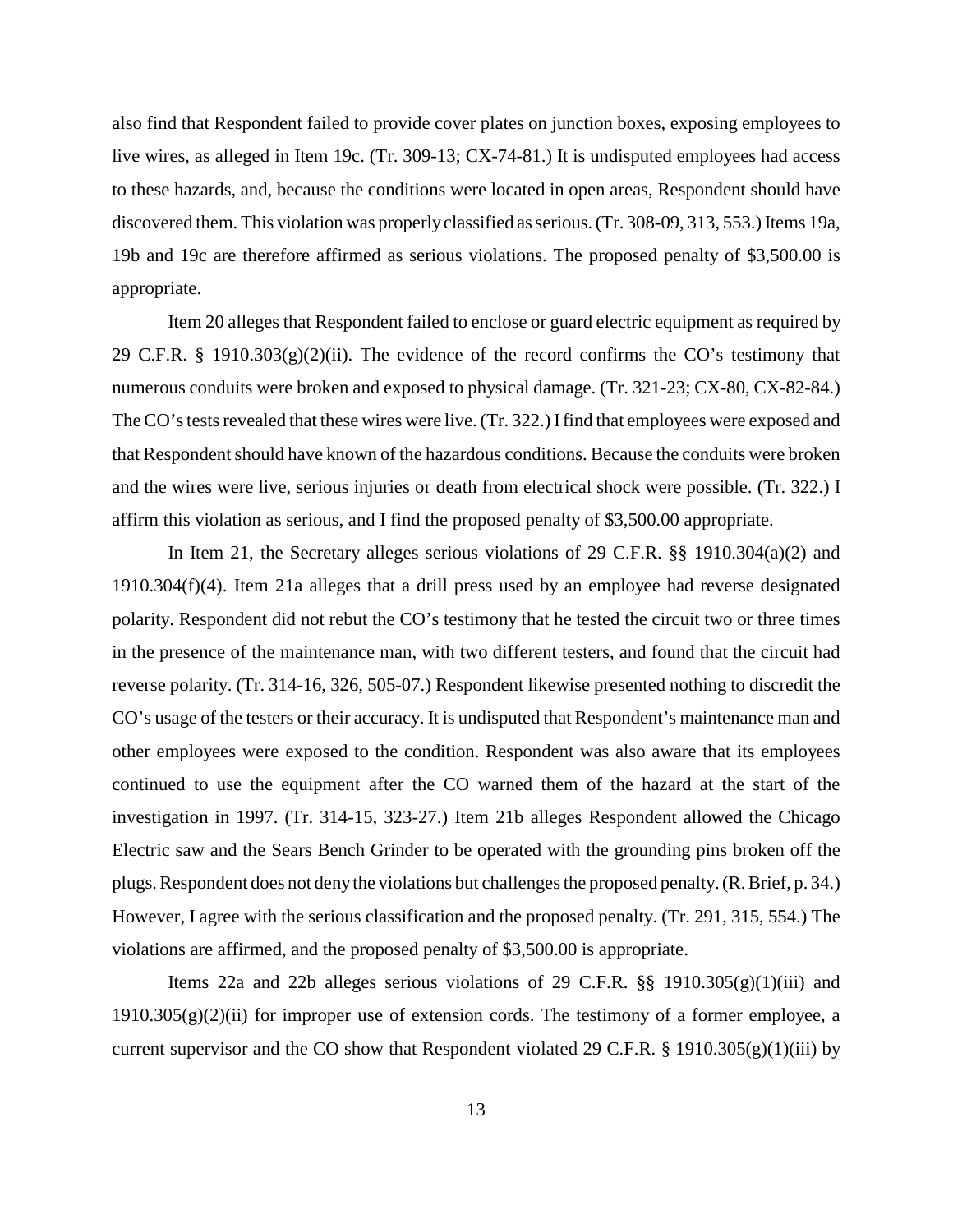using extension cords as a substitute for fixed wiring. (Tr. 202, 222-26, 327-30, 507-09; CX-87-96.) The CO's testimony and other evidence also demonstrate that Respondent did not use extension cords in continuous lengths and without splices. (Tr. 331-32; CX-96-98.) Respondent argues as to this item that the Secretary did not prove the cited cords were not No. 12 hard service flexible cords. Even if they were, however, Respondent still violated the standard, as the splices did not retain the insulation, outer sheath properties and usage characteristics of the cords being spliced. (CX-97.)

Items 22c and 22d allege improper strain relief and failure to inspect equipment and flexible cords as required by 29 C.F.R.  $\S$ § 1910.305(g)(2)(iii) and 1910.334(a)(2)(i), respectively. The CO's testimony and the other evidence of record support the finding of a violation as to Item 22c, for Respondent's failure to provide proper strain relief on various pieces of equipment, including a Black & Decker Drill Motor and a Milwaukee Sander. (Tr. 332-36, 509-10; CX-99-105.) As to Item 22d, Respondent admits to the alleged violation of the standard, which requires the inspection of portable cord-and-plug-connected equipment and flexible cord sets. It is undisputed that employees were exposed to the cited hazards. Further, the conditions were easily detectible and Respondent should have discovered them. The violations could have caused serious injuries or death, and they are properly classified as serious. I accordingly affirm Items 22a through 22d as serious violations, and I find the total proposed penalty of \$3,500.00 for these items appropriate.

Item 23 of Citation 1 alleges a violation of 29 C.F.R. § 1910.305(j)(1)(i), which requires lamp holders to have no live parts normally exposed to employee contact. A former employee's testimony corroborated the CO's testimony regarding the empty socket next to a light switch, and the employee observed the CO testing the socket to confirm that the socket was live. (Tr. 200-01, 337-40.) Based on the record, it is reasonable to conclude that an employee could have inadvertently inserted a finger in the socket when trying to turn the switch on. (CX-105.) It is undisputed that employees were exposed to the cited hazard, and Respondent could have discovered the condition in the exercise of reasonable diligence. Since the condition could have caused serious injuries or death, this violation was properly classified as serious. Therefore, I affirm the violation as serious, and I find the proposed penalty of \$3,500.00 for this item appropriate.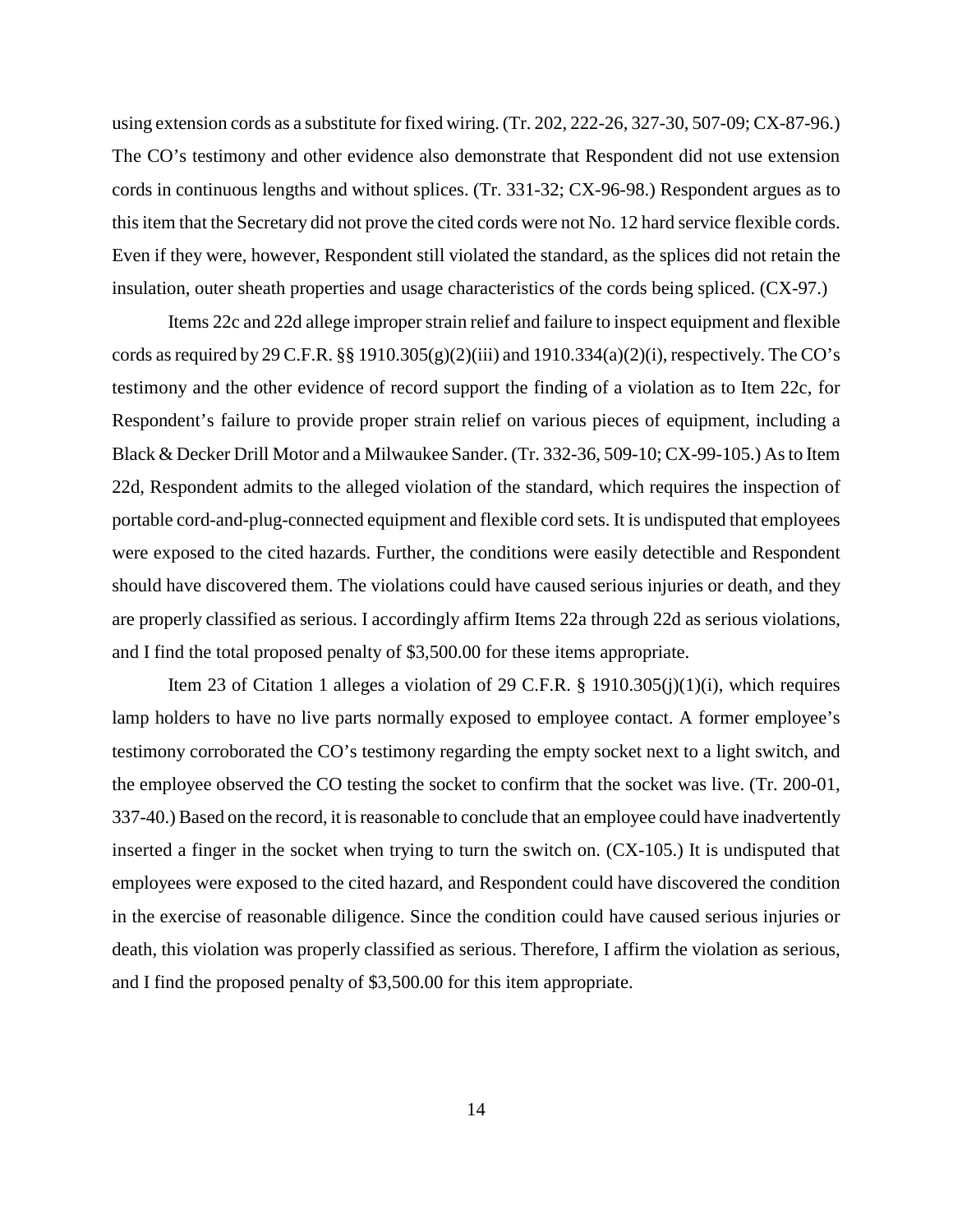#### *Safety Citation 2–Alleged Willful Violations (No. 98-0849)*<sup>9</sup>

The Secretary alleges willful violations of 29 C.F.R. §§ 1910.147(c)(1) and 1910.212(a)(1). To establish that a violation was willful, the Secretary must demonstrate that the violation was committed voluntarily with intentional disregard for the requirements of the Act or with plain indifference to employee safety. *Simplex Time Recorder Co.*, 12 BNA OSHC 1591, 1595 (No. 82-12, 1985); *Asbestos Textile Co.*, 12 BNA OSHC 1062, 1063 (No. 79-3831, 1984).

In Item 1 of Citation 2, the Secretary alleges that Respondent willfully violated 29 C.F.R. § 1910.147(c)(1) by failing to establish an energy control program to ensure machinery or equipment was isolated from the energy source and rendered inoperative, before any employee performed servicing or maintenance on it, where unexpected energizing, start up or release of stored energy could occur and cause injury. When the CO asked Respondent for a lockout/tagout ("LOTO") program, Respondent could not produce it.<sup>10</sup> (Tr.142, 340-41.) Respondent attempted to show that a program was in place by arguing that a former quality control manager was hired to develop and implement the program. (Tr. 175-77, 599-601.) This argument is unpersuasive. First, the quality control manager was hired in February 1997, more than a year after Respondent had certified to OSHA that it had corrected a prior violation of the same standard. (Tr. 617-18.) Second, the quality control manager specifically testified that he was not hired to develop and implement a LOTO program, but, rather, to develop Respondent's food safety/hygiene program so that the company could be certified for a Department of Commerce program. (Tr. 619-21, 627.) Third, Respondent's plant manager admitted that he did not see any results from the alleged efforts to develop a LOTO program. (Tr. 599.) In any case, the testimony of the quality control manager, maintenance man and plant manager confirms that the company did not in fact comply with the requirement to develop and implement a LOTO program.<sup>11</sup> (Tr. 62-65, 176-77, 624-25.) It is evident that employees who used

<sup>9</sup> *See* Appendix A for text of cited standards.

<sup>&</sup>lt;sup>10</sup>The company president's pellucid testimony that former employees had taken the program was simply not credible.

<sup>&</sup>lt;sup>11</sup>Even if a LOTO program was in place, Respondent did not train employees as required. Two former employees, one of whom had been injured on a machine, testified that they had never received any LOTO training, even after the 1997 OSHA inspection. (Tr. 90, 93, 193-94, 198, 206-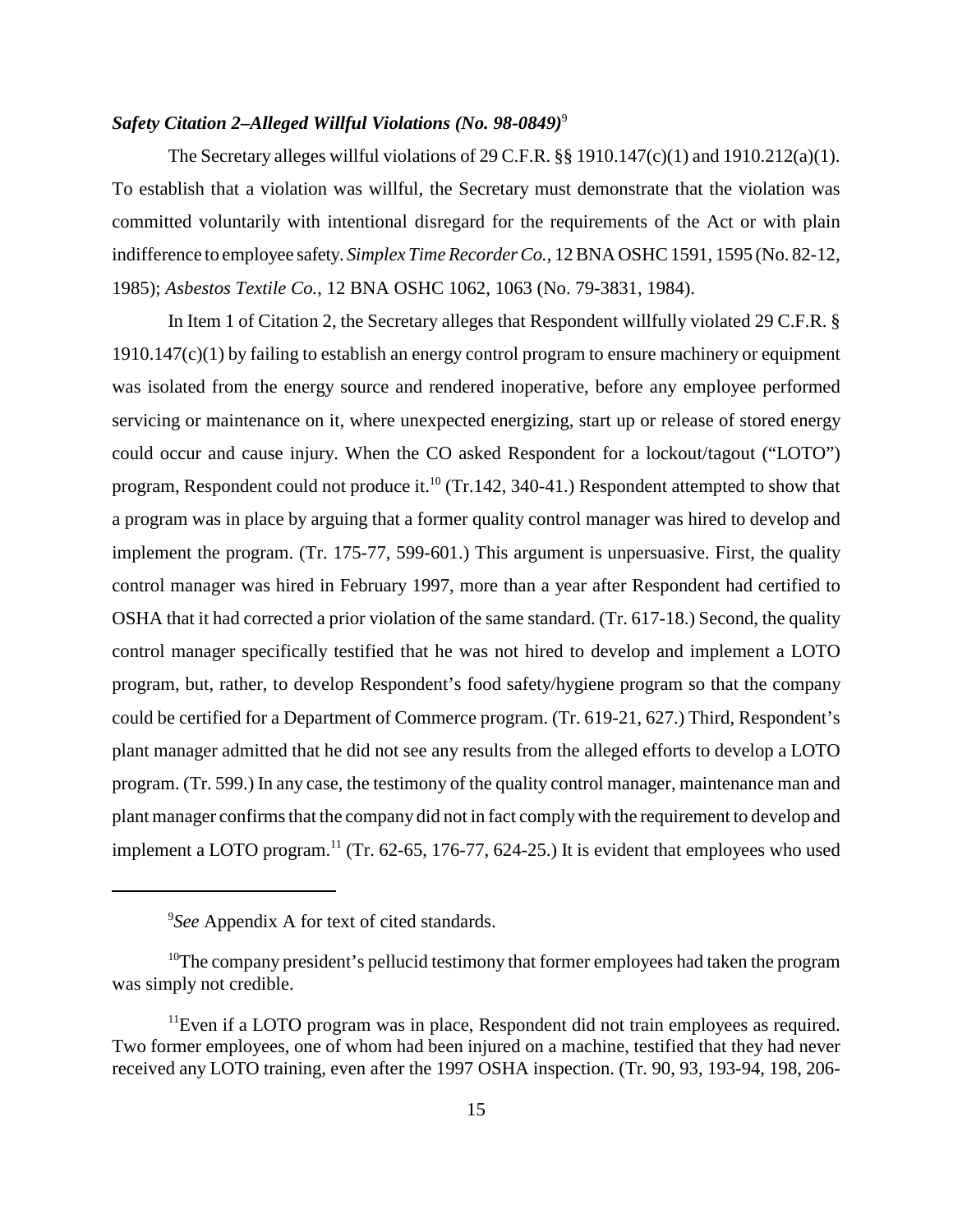the production equipment were exposed to the hazard of injury from the unexpected energizing, start up or release of stored energy. It is also apparent that Respondent had knowledge of the cited condition, especially since the company was previously cited in this regard.

The Secretary properly classified this violation as willful. The company president's certificate of correction for the same violative condition in 1995, and his testimony that the violation "probably [was] not" corrected, clearly demonstrate Respondent's failure to act in the face of a known duty. (Tr. 20-25, 113-14; CX-108.) Further, Respondent's designation of an employee with no safety background and no knowledge of LOTO procedures to develop such a program shows plain indifference to employee safety. (Tr. 349-50.) That Respondent had a cavalier attitude about employee safety is also established by a former employee's testimony that, after the 1997 OSHA inspection, Respondent provided no employee safety training. (Tr. 206-07.) I find that Respondent has shown and continues to show intentional disregard for the requirements of the Act and complete indifference to employee safety. Based on the foregoing, I affirm Citation 2, Item 1 as a willful violation, and I find that the proposed penalty of \$38,500.00 is appropriate for this item.

Item 2 of Citation 2 alleges that Respondent willfully violated 29 C.F.R. § 1910.212(a)(1) by failing to guard exposed portions of various saws in the facility. The maintenance man, plant manager and company president all admitted at the hearing that exposed parts of various saws were not guarded. (Tr. 75-82, 120-22, 178-80.) Their testimony, as well as other evidence in the record, clearly shows that the terms of the standard were violated. (Tr. 147, 150-59, 178-80, 359-62; CX-123-125, CX-129.) Contrary to Respondent's argument, I find that employees were exposed to the hazardous condition. (CX-123-125, CX-129.) The CO even photographed an exposed employee operating the same machine that had almost amputated another employee's hand. (Tr. 151-52; CX-123.) I find, therefore, that the Secretary has established the alleged violation.

I also agree with the willful classification of this violation. Respondent was cited for the same violative condition in 1995 and afterwards certified that it had corrected the condition. (Tr. 31-32, 119-20; CX-130.) However, statements of the maintenance man and the plant manager contradict any claim that the condition was abated. The maintenance man told the CO that the guards were

<sup>07.)</sup> Clearly, a LOTO program serves no purpose if employees are not trained in it.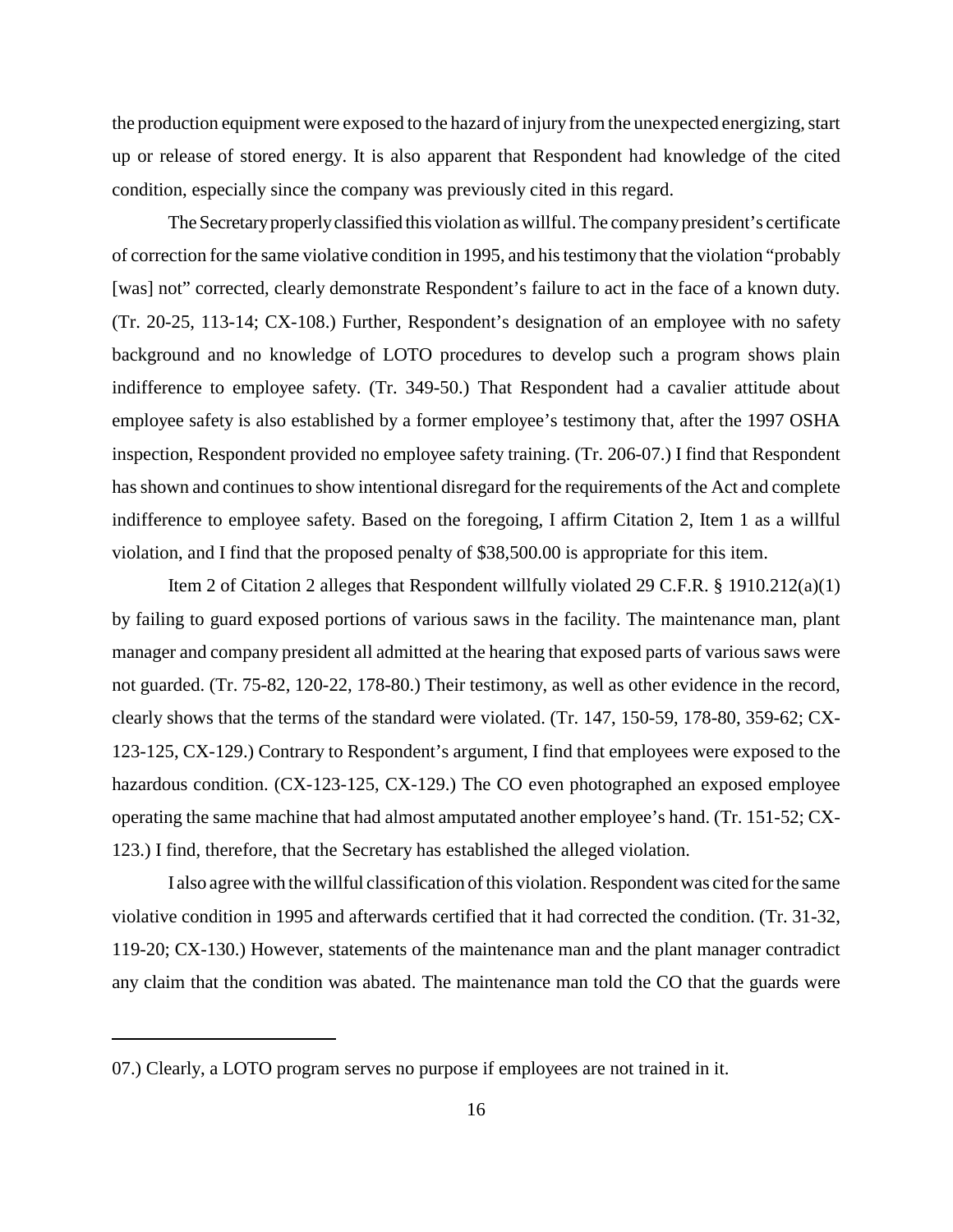never in place during his tenure at the plant, and the plant manager admitted at the hearing he had told the CO that "[guards] weren't being used and we never used [guards]." (Tr. 152-54, 179-80; CX-144.) Even assuming *arguendo* that Respondent had corrected the violation in 1995, it is clear the company took no steps to ensure that the guards remained in place when operators, who did not like the guards, used the saws. (Tr. 121-22, 151, 359-60, 362, 519.) In addition, the plant manager testified at the hearing that the company still had no policy requiring saw operators to keep the guards in place, and the record shows that, after an incident in which an employee almost amputated her hand with one of the cited saws, Respondent did not investigate the accident to ensure that future accidents would not occur.<sup>12</sup> (Tr. 122, 182-83.) Item 2 of Citation 2 is affirmed as a willful violation, and the proposed penalty of \$49,000.00 is appropriate for this item.

### *Safety Citation 3–Alleged Repeated Violations (No. 98-0849)*<sup>13</sup>

Items 1 and 2 of Safety Citation 3 allege repeated violations of 29 C.F.R. §§ 1910.212(a)(1) and  $1910.219(d)(1)$ . "A violation is repeated under section  $17(a)$  of the Act if, at the time of the alleged repeated violation, there was a Commission final order against the same employer for a substantially similar violation." *Potlatch Corp.*, 7 BNA OSHC 1061 (No. 16183, 1979).

Item 1 alleges a repeated violation of 29 C.F.R. § 1910.212(a)(1), which requires employers to guard ingoing nip points. The Secretary has established that the standard was violated by both testimony and documentary evidence, including a report of an employee injured by a conveyor belt and the maintenance man's statement to the CO that such injuries had occurred. (Tr. 363-67, 520; CX-131-134, CX-136.) The Secretary has also established that Respondent violated the same standard in 1995 and that it certified in 1995 that it had corrected that violation. (Tr. 32-34, 363-67; CX-135.) Finally, the Secretary has established that the previous and present violations are substantially similar, in that both violations involve the same condition–loose clothing being caught on rollers–created by the conveyor belts. (Tr. 362-65, 521, 558-59; CX-135.) I therefore affirm Item 1 of Citation 3 as a repeated violation, and I find the proposed penalty of \$4,900.00 appropriate.

 $12$ Respondent also argues that because the guards installed by the manufacturer were on the saws, a willful violation cannot be supported. I disagree, particularly since OSHA told Respondent in 1995 that the parts of the guards that were on the saws did not meet the standard.

<sup>&</sup>lt;sup>13</sup>See Appendix A for text of cited standards.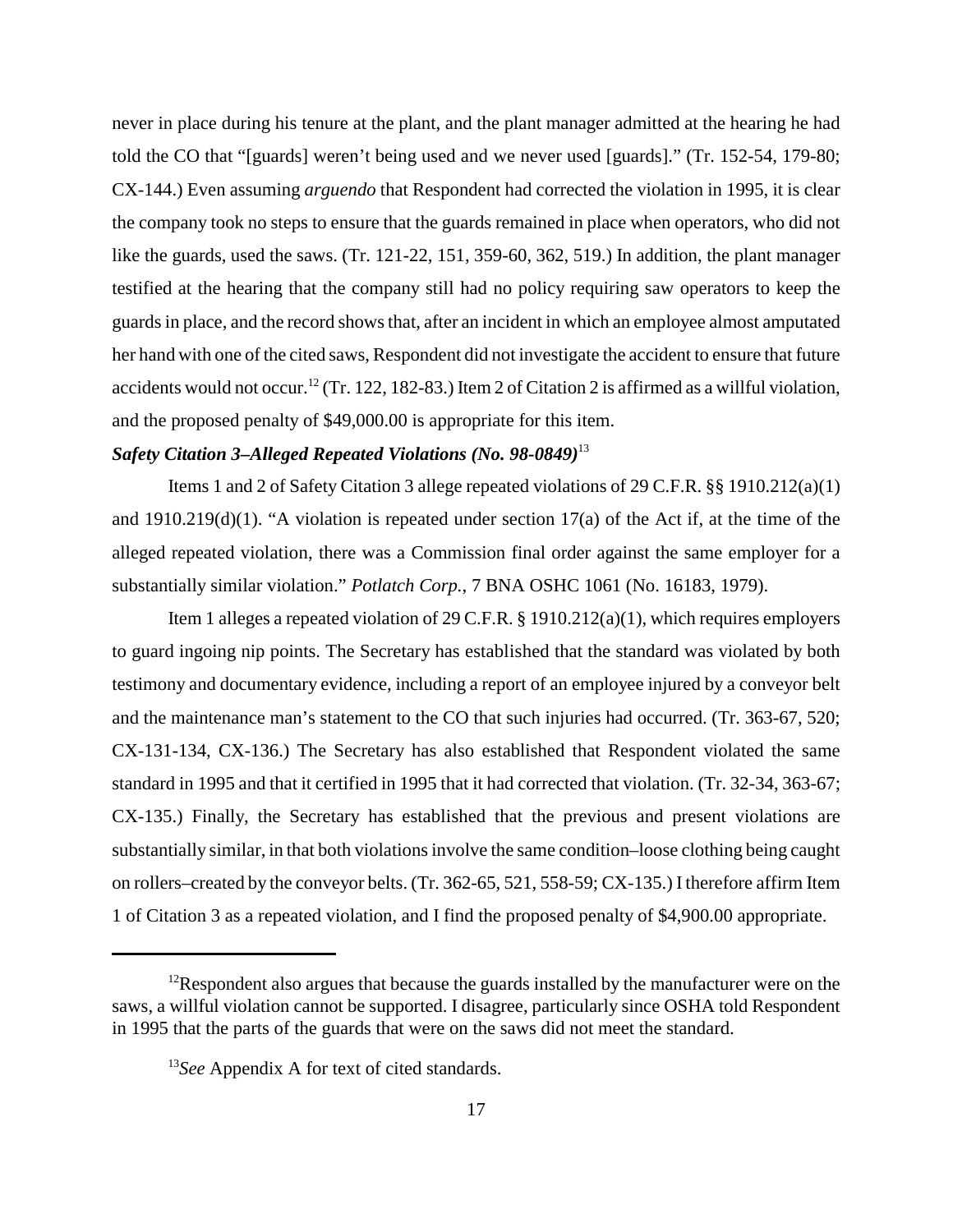Item 2 alleges a repeated violation of 29 C.F.R. § 1910.219(d)(1), which requires employers to guard certain pulleys. The Secretary has demonstrated that the terms of the standard were violated, based on the CO's personal observation of the violative conditions and the photographs in evidence. (Tr. 368-70; CX-137-139.) The Secretary has also demonstrated that Respondent violated the same standard in 1995 and that both the prior and present violations involve the same hazard. (Tr. 35-36, 368-70; CX-137-140.) Contrary to Respondent's argument, the Secretary does not need to prove that the same machinery was involved. Rather, she need only show that the violations were substantially similar. In both instances, unguarded belts and pulleys presented the same hazard–that of fingers or clothing being caught–and whether the same or different machinery was involved is irrelevant. The Secretary has met her burden of proof in regard to this item, and Item 2 of Citation 3 is affirmed as a repeated violation. I find that the proposed penalty of \$2,800.00 is appropriate.

# *Safety Citation 4–Alleged "Other" Violations (No. 98-0849)*<sup>14</sup>

Item 1 of Citation 4 alleges an other-than-serious violation of 29 C.F.R. § 1904.2(a), which requires employers to maintain an OSHA 200 log or equivalent of recordable occupational injuries and illnesses. Respondent admits it did not keep an OSHA 200 log or equivalent, but it asserts that the information was provided shortly thereafter.<sup>15</sup> (R. Brief, p. 60.) Item 4 of Citation 4 is affirmed as an "other" violation, and I find the proposed penalty of \$700.00 to be appropriate.

Item 2 of Citation 4 alleges an other-than-serious violation of 29 C.F.R. § 1910.23(a)(8), which requires employers to guard floor holes. The CO's testimony, that he and another employee tripped in a floor hole that was used as a drain, was unrebutted. (Tr. 373-74; CX-141.) This item is therefore affirmed as an "other" violation. No penalty was proposed, and none is assessed.

Item 3 of Citation 4 alleges an other-than-serious violation of 29 C.F.R. § 1910.303(g)(1)(ii), which prohibits the use of working spaces for storage. The CO's testimony, that working spaces in front of panel boxes were blocked by pallets, both in the rear of the plant and in the fish workshop,

<sup>&</sup>lt;sup>14</sup>See Appendix A for text of cited standards.

<sup>&</sup>lt;sup>15</sup>Respondent offered several explanations for its failure to have the required OSHA 200 log. (Tr. 128-29, 142-43, 437-38, 596-98.) However, none of these excuses Respondent's failure to have the OSHA log or equivalent at the time of the inspection.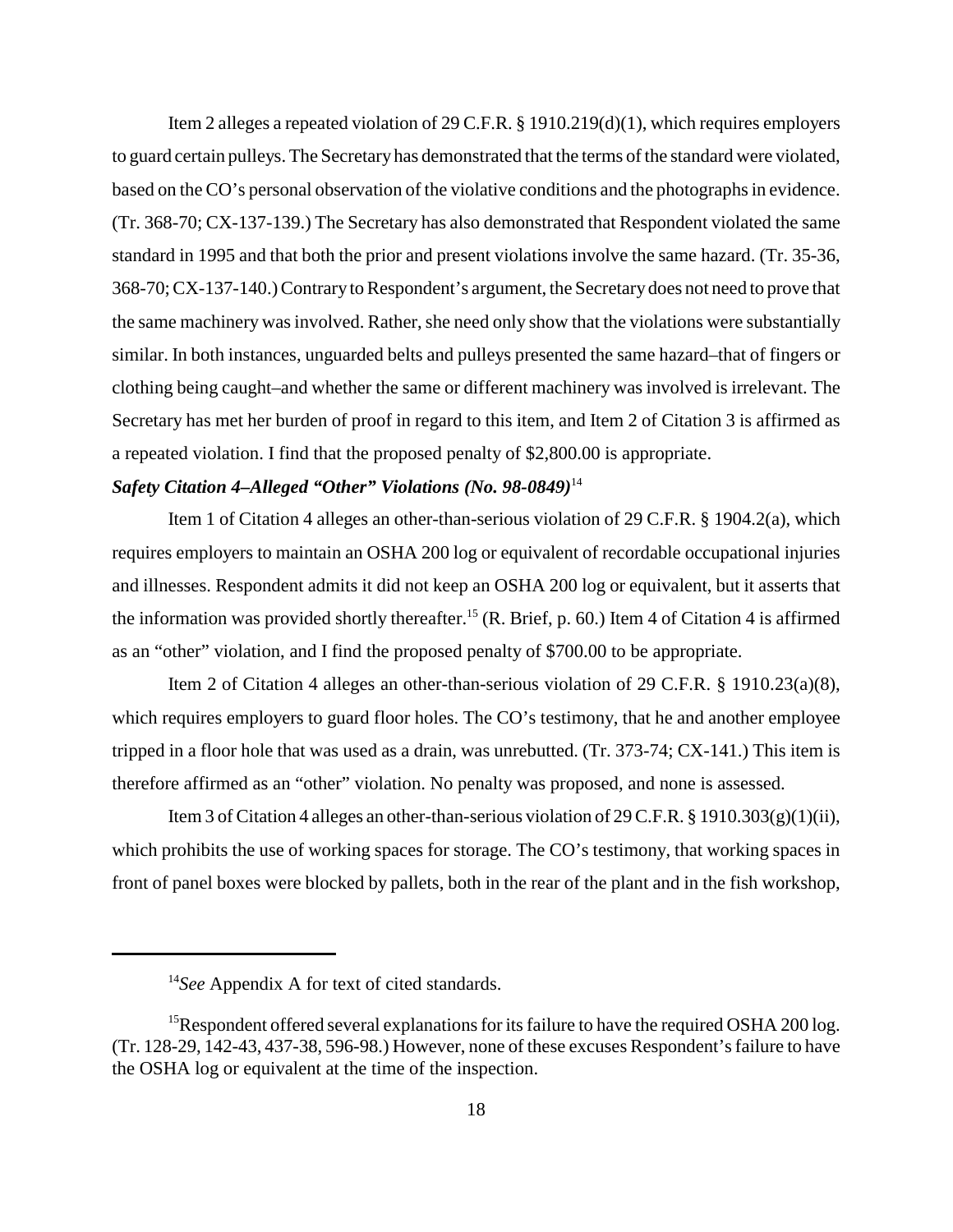was unrebutted. (Tr. 365.) Item 3 of Citation 4 is consequently affirmed as an "other" violation. No penalty was proposed, and none is assessed.

# *Health Citation 1–Alleged Serious Violations (No. 98-0848)*<sup>16</sup>

Items 1 through 4 of Health Citation 1 allege serious violations of specific standards. Item 1 alleges a serious violation of 29 C.F.R. § 1910.120(q)(1), which requires the employer to develop an emergency response plan. When the CO and the Industrial Hygienist ("IH") asked for copies of written programs, Respondent could not produce any, including a written emergency response plan. (Tr. 142, 341, 677.) The record clearly shows that Respondent had no plan, written or otherwise, for responding to emergencies involving hazardous substance releases. The IH's interviews with the plant manager and several employees revealed that no one was clear on the company's policy of when or if employees were to evacuate in case of an emergency. (Tr. 666-67, 755-56.) Respondent does not dispute that employees were exposed to the cited hazard, and Respondent could have known of the hazardous condition with the exercise of reasonable diligence. This item is affirmed as a serious violation, and the proposed penalty of \$1,750.00 is appropriate.

Item 2 alleges serious violations of 29 C.F.R. §§ 1910.132(d)(1) and 1910.133(a)(1). The evidence of record supports a finding that Respondent failed to assess the workplace for hazards and to select appropriate personal protective equipment ("PPE") for exposed employees as required by § 1910.132(d)(1). For example, employees working with highly corrosive chemicals wore gloves that were appropriate for food hygiene, not corrosive chemicals. (Tr. 683.) The IH testified that two maintenance employees admitted to him that they did not wear PPE when handling chemicals and that one maintenance man stated that PPE was not available. (Tr. 686). The evidence of record also supports a finding that Respondent failed to provide employees handling chemicals with appropriate eye and face protection as required by  $\S$  1910.133(a)(1). The IH testified that he did not see safety glasses, chemical splash goggles or face shields. (Tr. 683.) Maintenance personnel who handled highly corrosive chemicals also admitted to the IH that these items were not available. (Tr. 684, 698.) It is undisputed that employees were exposed to the cited hazards, and Respondent could have

<sup>16</sup>*See* Appendix B for text of cited standards.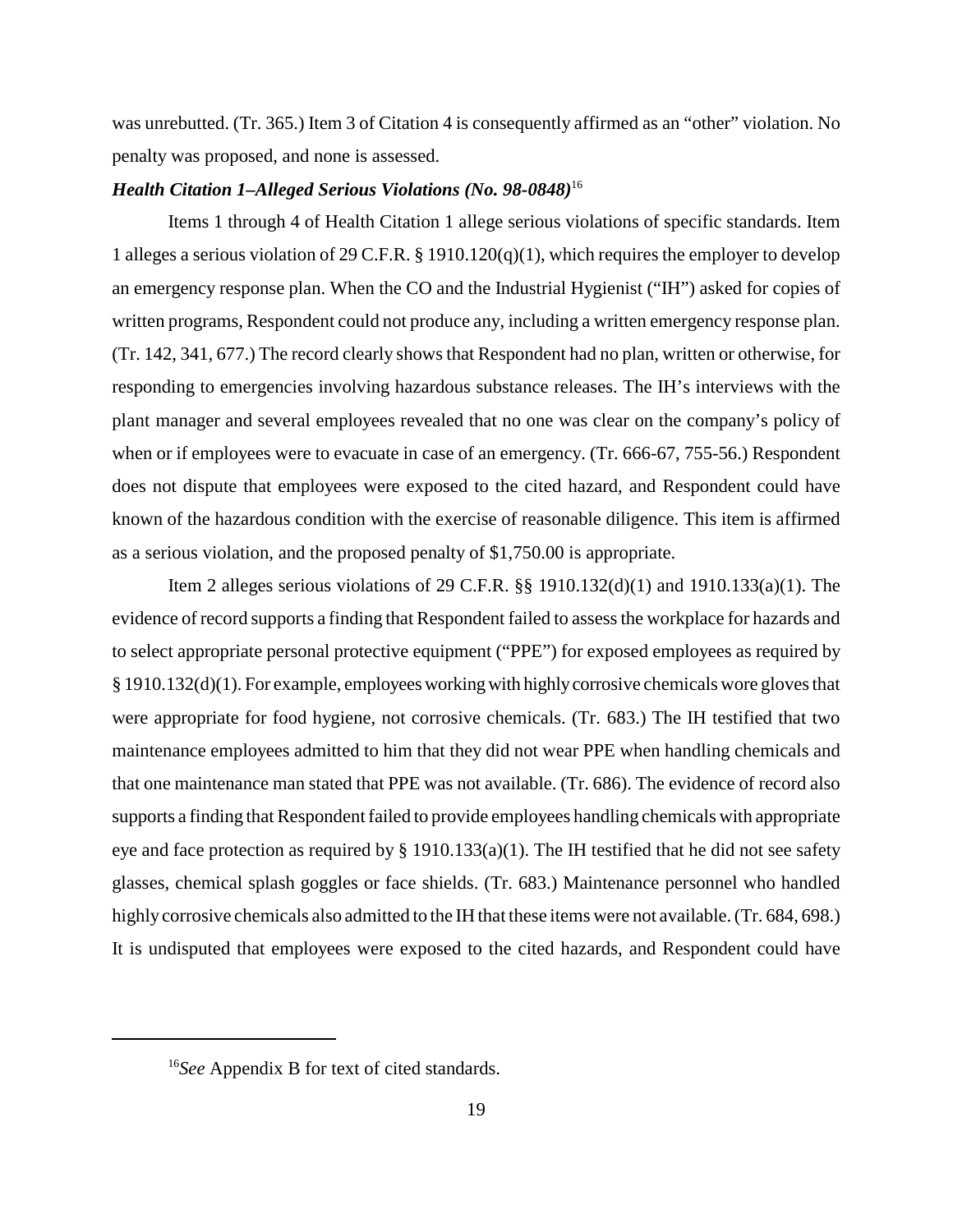discovered the hazardous conditions with the exercise of reasonable diligence. This item is affirmed as a serious violation, and I find that the proposed penalty of \$1,750.00 is appropriate.

In Item 3, the Secretary alleges serious violations of 29 C.F.R.  $\S$  1910.134(d)(2)(i), 1910.134(e)(5) and 1910.134(f)(2)(ii). The Secretary presented no evidence as to which requirements of the Shipping Container Specification Regulations of the Department of Transportation Respondent failed to comply with when testing and maintaining the self-contained breathing apparatus ("SCBA") respirators at the site. (Tr. 688-89.) Nor has the Secretary demonstrated why the inspection conducted by the local fire department was inadequate to satisfy the Department of Transportation regulations. *Id.* The Secretary has therefore failed to satisfy her burden of proving a violation of § 1910.134(d)(2)(i), as alleged in Item 3a, and Item 3a is vacated.

As to Items 3b and 3c, the Secretary has shown that Respondent failed to train employees in the proper use, maintenance and limitations of the SCBA respirators, and that Respondent failed to inspect the SCBA respirators monthly, as required by  $\S$ § 1910.134(e)(5) and 1910.134(f)(2)(ii), respectively. I do not find credible Respondent's argument that no employee was designated to use the SCBA respirators. The plant manager admitted to the IH that he and a foreman were designated users of the respirators and that he had used them at least twice, once during an ammonia leak. (Tr. 667-73, 740-41, 755-56.) Moreover, the plant manager's demonstration to the IH clearly showed that he did not know how to properly use the SCBA respirators. (Tr. 672-75.) In addition, even though the plant manager was not competent to do so, the designated foreman told the IH that the plant manager had trained him in use of the respirators three years before. (Tr. 672.) Respondent could not provide any training records for any employees who were expected to use the respirators, and the company did not rebut the IH's testimony that Respondent did not inspect the respirators monthly as required. (Tr. 671, 690.) It is undisputed that employees were exposed to the cited hazards, and Respondent's plant manager was aware of the hazardous conditions. The cited conditions could cause serious injuries or death, and the serious classification is proper. Items 3b and 3c are therefore affirmed as serious violations, and a penalty of \$3,000.00 for these items is appropriate.

Item 4 alleges a serious violation of 29 C.F.R. § 1910.151(c), which requires suitable eyewash facilities where employees may be exposed to injurious corrosive materials. The IH testified that there were no suitable eyewash facilities readily accessible in areas where employees handled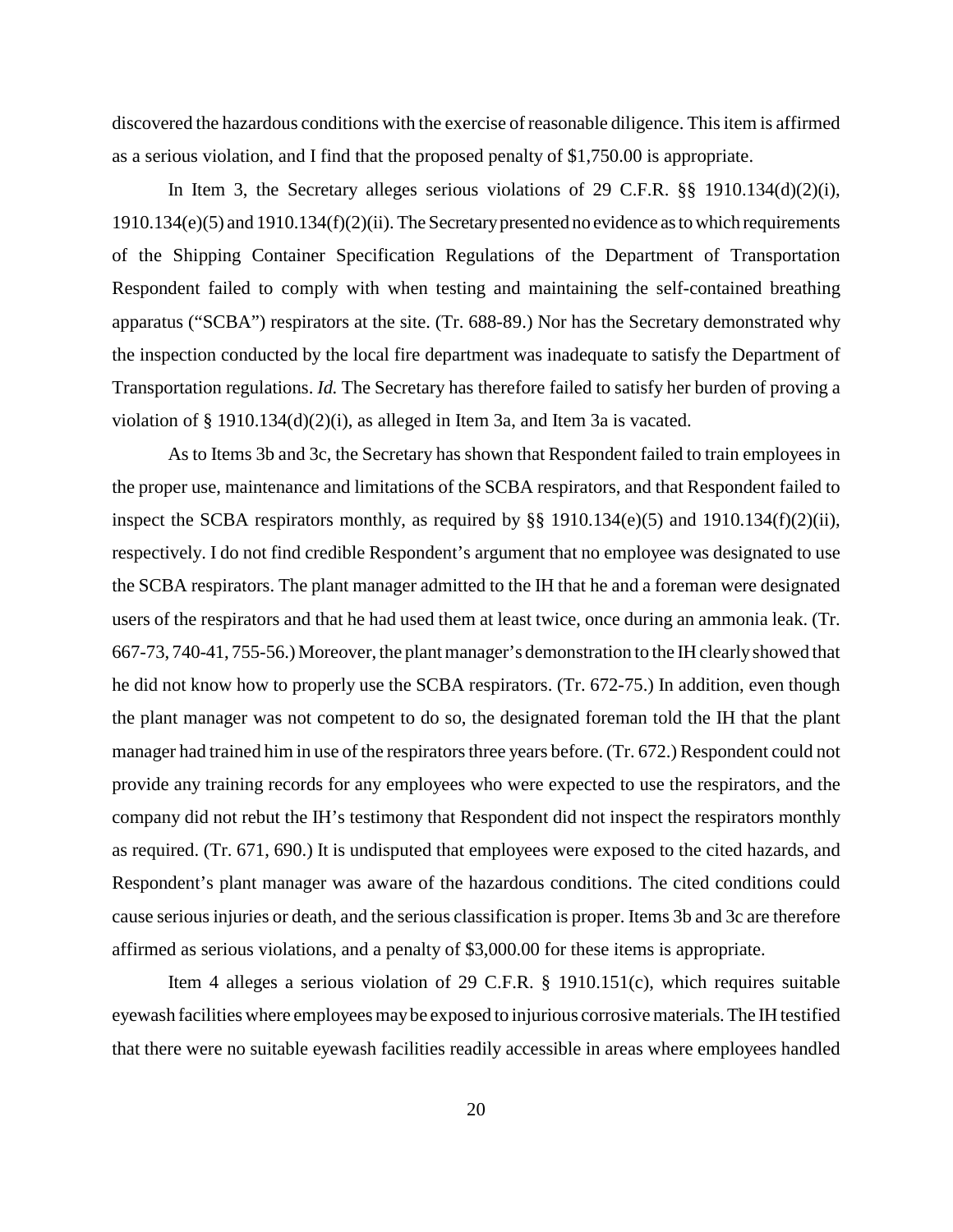corrosive chemicals, and Respondent's plant manager was aware that this was the case. (Tr. 694-95). Respondent offered no contrary evidence. Furthermore, it is undisputed that employees were exposed to the cited hazard. This item is affirmed as a serious violation, because potential injuries would be serious, and I find that the proposed penalty of \$1,750.00 is appropriate.

### *Health Citation 2–Alleged Willful Violations (No. 98-0848)*<sup>17</sup>

Item 1 of Health Citation 2 alleges violations of 29 C.F.R.  $\S$ § 1910.95(c)(1), 1910.95(d)(1), 1910.95(g)(1), 1910.95(i)(2)(i), 1910.95(i)(3) and 1910.95(k)(1), for exposing employees to excessive noise levels. At the start of the OSHA inspection, both the CO and the IH noticed excessive noise in the plant and took sound level readings. (Tr. 144-45, 409-10, 637-38, 648.) The readings the IH took with a sound level meter and dosimeter all showed that the noise that employees were exposed to in the production area exceeded an 8-hour time-weighted average of 85 decibels. (Tr. 646-56, 710-13.) Respondent does not dispute the accuracy of these readings or employee exposure but argues that it did not have knowledge of the cited standards. (R. Brief, p. 54-56.) Contrary to Respondent's argument, "[t]he 'knowledge' of which [the Act] speaks is knowledge of the condition constituting the violation." *Shaw Constr., Inc.*, 6 BNA OSHC 1341, 1342-43 (No. 3324, 1978). Respondent also "is presumed to have knowledge of the standard itself by virtue of the standard's publication in the Federal Register." *Id.* Respondent next points to OSHA's failure to issue a citation for noise after the 1995 inspection as evidence of its lack of knowledge. (R. Brief, p. 54.) Respondent, however, cannot rely on OSHA's earlier failure to issue a citation to support an assertion of a lack of knowledge of the hazardous condition. *Columbian Art Works, Inc.*, 10 BNA OSHC 1132, 1133 (No. 78-29, 1981). Even if Respondent was not cited for excessive noise in 1995, the CO at that time informed the company that the "noise was excessive." (Tr. 37, 53.) Furthermore, Respondent's own insurance company alerted it that some areas of the plant had high noise exposure and that a hearing conservation program needed to be implemented. (Tr. 662-64, 711, 730.) Finally, the company president told the IH that the high noise level was the "nature of the beast" and he admitted to the IH that he was aware the noise levels were above 85 decibels. (Tr. 661-63.)

<sup>&</sup>lt;sup>17</sup>See Appendix B for text of cited standards.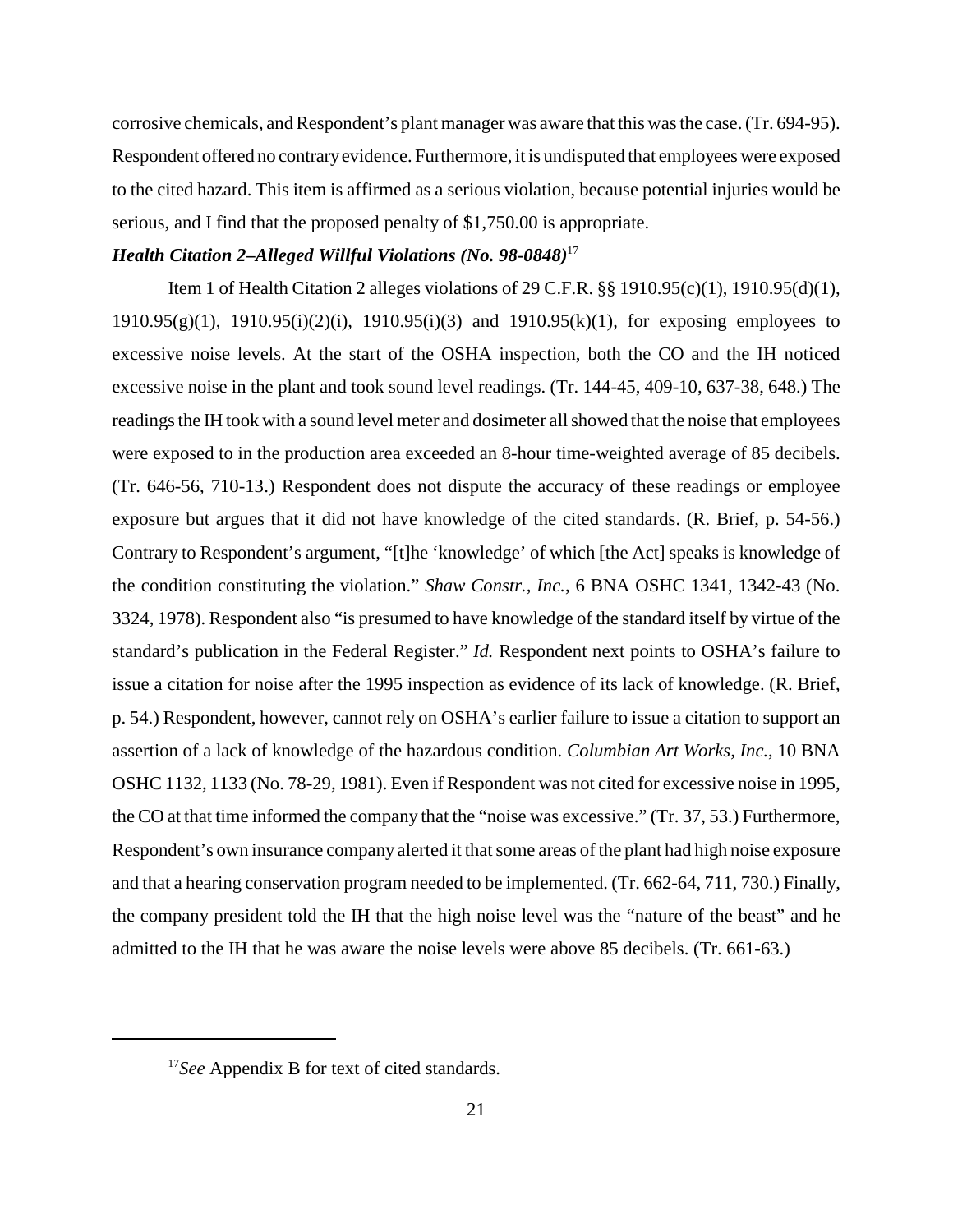The Secretary has met her burden of proving the alleged violations. First, Respondent did not implement a hearing conservation program including monitoring and audiometric testing of employees exposed to excessive noise levels. (Tr. 411, 664, 711-13.) Second, Respondent did not require exposed employees to wear hearing protectors or provide them with a variety of suitable hearing protectors. (Tr. 145, 194, 410-11, 625, 653, 662-63, 712.) Third, Respondent failed to institute a training program for all exposed employees. (Tr. 664, 712-13.)

I agree with the Secretary's classification of these violations as willful. Despite warnings from two separate sources in 1995 that noise levels were excessive, Respondent deliberately ignored the warnings, failed to comply with the standards' requirements, and knowingly exposed employees to hazardous noise levels. I find that these violations were committed with intentional disregard for the requirements of the Act and with plain indifference to employee safety. Therefore, I affirm Item 1 of Citation 2 as a willful violation, and I find the proposed penalty of \$38,500.00 appropriate.

Item 2 of Health Citation 2 alleges willful violations of 29 C.F.R. §§ 1910.1200(e)(1), 1910.1200(f)(5)(i), 1910.1200(f)(5)(ii), 1910.1200(g)(8) and 1910.1200(h). The Secretary alleges, and Respondent admits, that it did not develop, implement and maintain a written hazard communication ("HAZCOM") program.18 (R. Brief, p. 56-57.) The Secretary has also demonstrated that Respondent failed to label, tag and mark hazardous chemicals with identification and appropriate warnings.<sup>19</sup> (Tr. 704-07.) In addition, the Secretary has shown that Respondent did not have material safety data sheets for some chemicals used, including anhydrous ammonia, battery acid, propane, oxygen and Genetron 22. (Tr. 708.) Finally, the Secretary has established that Respondent failed to effectively train its employees on hazardous chemicals in the workplace. (Tr. 709-10.) I find the training that the former quality control manager provided to be inadequate. His training dealt with food hygiene and not employee safety. (Tr. 632.) Further, the training provided

 $18$ Respondent maintains that this violation should be reclassified as other-than-serious. I disagree, and, as set out *infra*, and find it willful.

<sup>&</sup>lt;sup>19</sup>Respondent's argument that the exemptions to the standard apply is rejected. The company did not use an alternative method to identify, tag and mark hazardous chemicals, and the containers used were not portable ones into which hazardous chemicals were transferred from labeled containers for the immediate use of the employees who transferred the chemicals. (Tr. 704-07, 736- 37.) *See also* 29 C.F.R. 1910.1200(f)(6) and (7).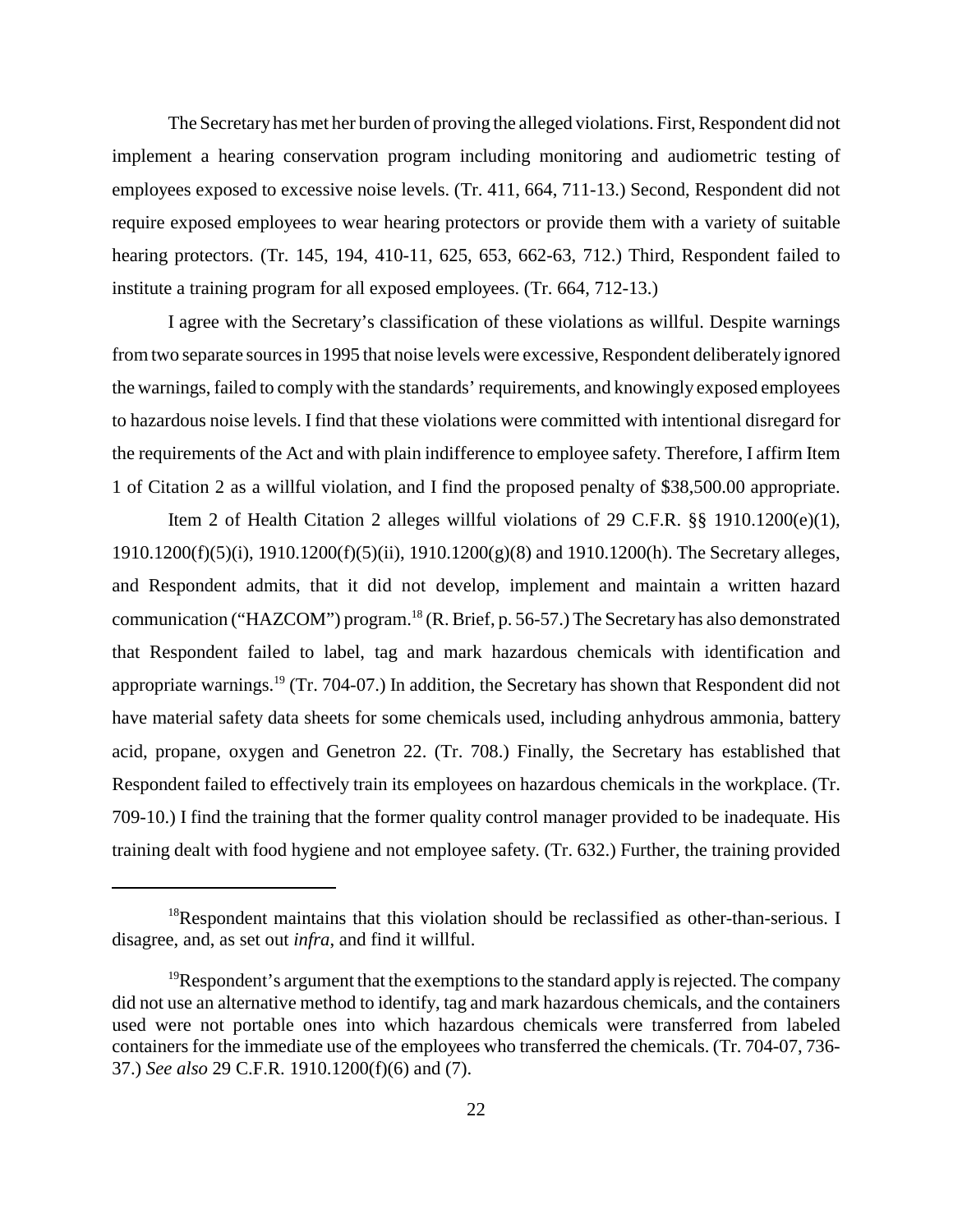by Alpha Chemicals was inadequate because it only covered chemicals sold to Respondent by Alpha Chemicals. (Tr. 709-10.) It is clear that employees were exposed to the hazardous conditions and that Respondent had actual knowledge of the conditions. The Secretary has met her burden of proving all of the violations set out in Item 2.

The Secretary's willful classification of these violations is appropriate. Respondent was cited for these same violations in 1995, and, following that inspection, it certified that it had corrected the violations. (Tr. 699-00.) In addition, Respondent's worker compensation insurer alerted it that it needed to "develop a fully written [HAZCOM] program." (Tr. 701.) The company president admitted to the IH that he was aware of the regulation because he purchased and read an OSHA compliance manual from J.J. Keller and Associates. (Tr. 703.) Yet, Respondent knowingly disregarded the standards and exposed its employees to hazardous chemicals, and the company president's assertion that the former quality control manager took the HAZCOM program with him when he left is patently unbelievable. (Tr. 700, 702.) As in Item 1, I conclude that these violations were committed with intentional disregard for the requirements of the Act and with plain indifference to employee safety. Item 2 is accordingly affirmed as willful, and I find that the proposed penalty of \$38,500.00 is appropriate for these violations.

### *Health Citation 3–Alleged "Other" Violations (No. 98-0848)*<sup>20</sup>

Health Citation 3, Item 1 alleges an other-than-serious violation of 29 C.F.R. § 1910.95(l)(i), which requires the employer to post and make available to affected employees a copy of the occupational noise exposure standard. Respondent does not dispute that it did not comply with the cited standard. (R. Brief, p. 59.) This item is affirmed, and no penalty is assessed.

Citation 3, Item 2 alleges an other-than-serious violation of 29 C.F.R. § 1910.141(g)(2), which prohibits the consumption of food or beverages in a toilet room. The CO and the IH both observed employees go to the bathroom to have their lunch, snacks and drinks. (Tr. 248, 714.) A former employee also testified that there was a table with benches in the bathroom so that employees could eat and drink during lunch and breaks. (Tr. 205.) Respondent does not dispute the alleged violation. This item is affirmed as an other-than-serious violation, and no penalty is assessed.

<sup>20</sup>*See* Appendix B for text of cited standards.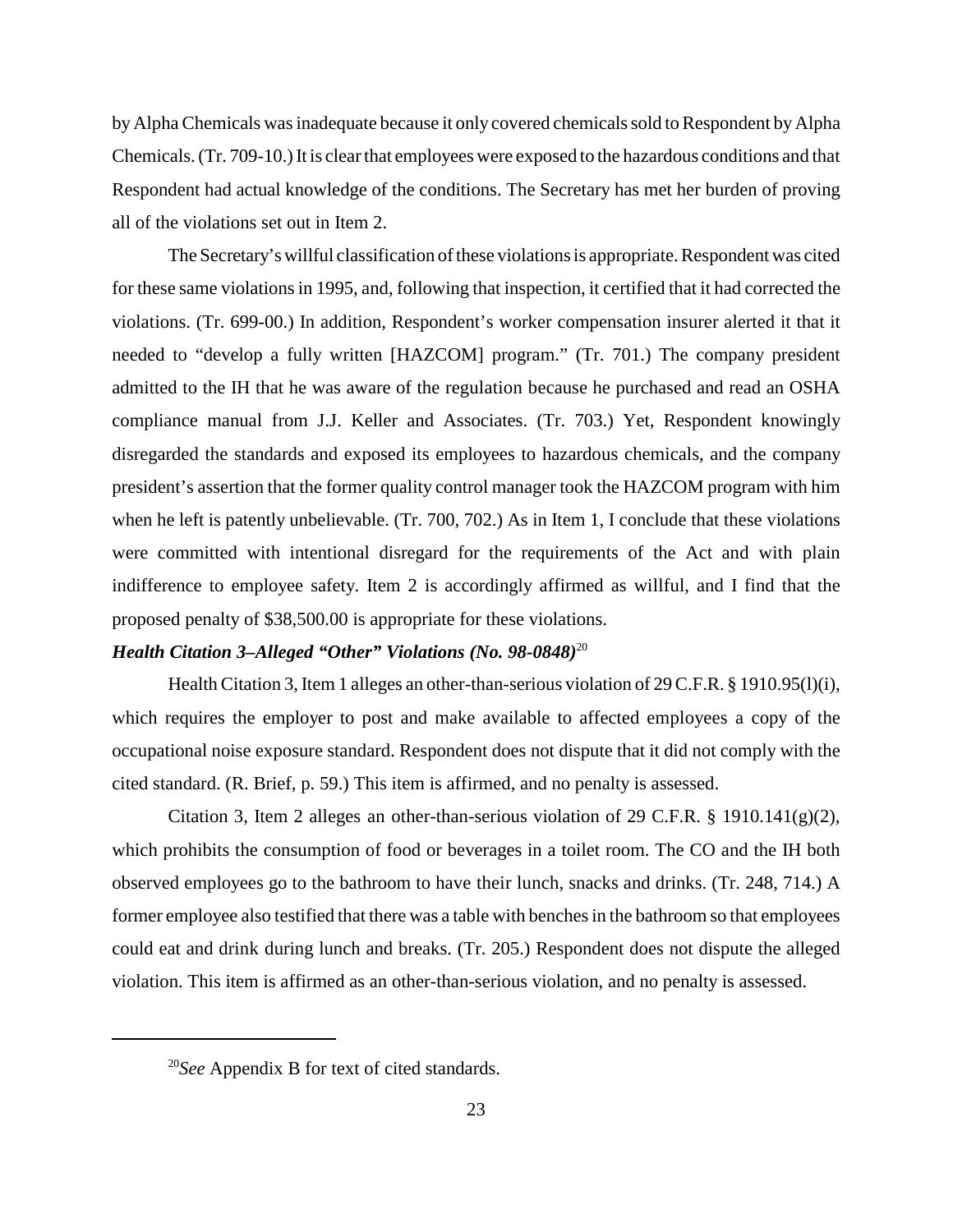### *Findings of Fact*

All findings of fact necessary for a determination of all relevant issues have been made above. Fed. R. Civ. P. 52(a). All proposed findings of fact and conclusions of law inconsistent with this decision are hereby denied.

### *Conclusions of Law*

1. Respondent was, at all times pertinent hereto, an employer within the meaning of section 3(5) of the Act.

2. The Commission has jurisdiction over the parties and the subject matter.

3. Respondent was in serious violation of section  $5(a)(1)$  of the Act for exposing employees to fire and explosion hazards, as alleged in Safety Citation 1, Item 1, and a civil penalty of \$4,900.00 is appropriate for this violation.

4. Respondent was in serious violation of section  $5(a)(1)$  of the Act for exposing employees to amputation and laceration hazards, as alleged in Safety Citation 1, Item 2, and a civil penalty of \$3,500.00 is appropriate for this violation.

5. Respondent was in serious violation of section 5(a)(1) of the Act for exposing employees to fall hazards, as alleged in Safety Citation 1, Item 3, and a civil penalty of \$3,500.00 is appropriate for this violation.

6. Respondent was in serious violation of 29 C.F.R. §§ 1910.36(b)(7), 1910.37(q)(1),  $1910.37(q)(2)$  and  $1910.37(q)(5)$ , as alleged in Safety Citation 1, Item 4, and a civil penalty of \$1,750.00 is appropriate for these violations.

7. Respondent was in serious violation of 29 C.F.R. § 1910.132(a), as alleged in Safety Citation 1, Item 5, and a civil penalty of \$1,400.00 is appropriate for this violation.

8. Respondent was in serious violation of 29 C.F.R. §§ 1910.38(a)(1), 1910.38(b)(1),  $1910.157(c)(1)$  and  $1910.157(g)(4)$ , as alleged in Safety Citation 1, Item 6, and a civil penalty of \$3,500.00 is appropriate for these violations.

9. Respondent was in serious violation of 29 C.F.R. § 1910.101(b), as alleged in Safety Citation 1, Item 7, and a civil penalty of \$3,500.00 is appropriate for this violation.

10. Respondent was in serious violation of 29 C.F.R. § 1910.106(d)(3)(ii), as alleged in Safety Citation 1, Item 8, and a civil penalty of \$1,750.00 is appropriate for this violation.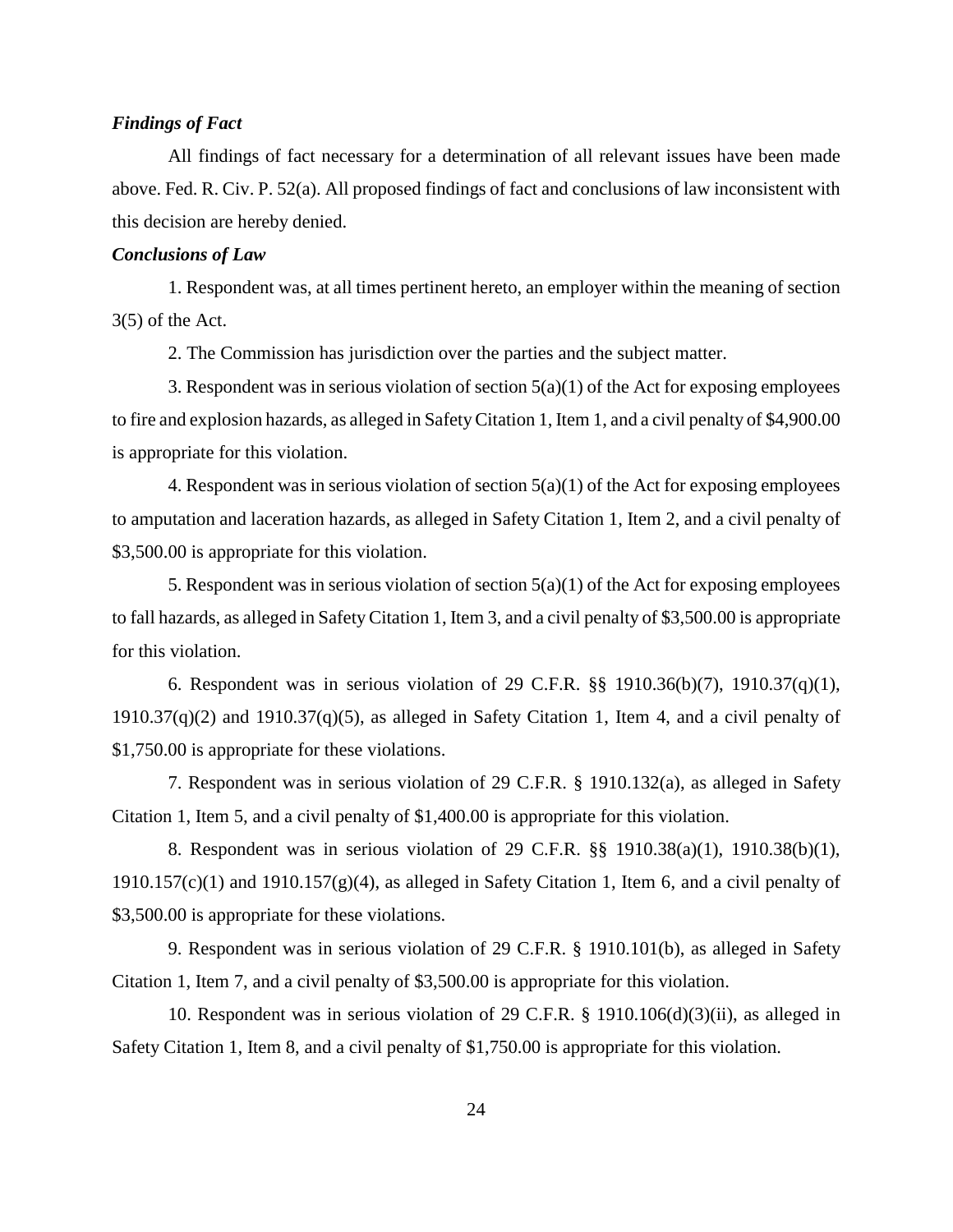11. Respondent was not in violation of 29 C.F.R. § 1910.146(c)(1), as alleged in Safety Citation 1, Item 9.

12. Respondent was in serious violation of 29 C.F.R. § 1910.176(b), as alleged in Safety Citation 1, Item 10, and a civil penalty of \$1,400.00 is appropriate for this violation.

13. Respondent was in serious violation of 29 C.F.R. §§ 1910.178(l) and 1910.178(m)(5)(i), as alleged in Safety Citation 1, Item 11, and a civil penalty of \$3,500.00 is appropriate for these violations.

14. Respondent was in serious violation of 29 C.F.R. § 1910.212(a)(3)(ii), as alleged in Safety Citation 1, Item 12, and a civil penalty of \$1,400.00 is appropriate for this violation.

15. Respondent was in serious violation of 29 C.F.R. § 1910.213(b)(3), as alleged in Safety Citation 1, Item 13a, and a civil penalty of \$600.00 is appropriate for this violation.

16. Respondent was not in violation of 29 C.F.R. §§ 1910.213(c)(1) and 1910.213(c)(2), as alleged in Safety Citation 1, Items 13b and 13c.

17. Respondent was in serious violation of 29 C.F.R. § 1910.215(a)(4), as alleged in Safety Citation 1, Item 14, and a civil penalty of \$1,400.00 is appropriate for this violation.

18. Respondent was in serious violation of 29 C.F.R. § 1910.219(f)(3), as alleged in Safety Citation 1, Item 15, and a civil penalty of \$1,750.00 is appropriate for this violation.

19. Respondent was in serious violation of 29 C.F.R. § 1910.242(b), as alleged in Safety Citation 1, Item 16, and a civil penalty of \$700.00 is appropriate for this violation.

20. Respondent was in serious violation of 29 C.F.R. § 1910.252(a)(2)(vii), as alleged in Safety Citation 1, Item 17, and a civil penalty of \$1,750.00 is appropriate for this violation.

21. Respondent was in serious violation of 29 C.F.R. § 1910.303(f), as alleged in Safety Citation 1, Item 18, and a civil penalty of \$1,050.00 is appropriate for this violation.

22. Respondent was in serious violation of 29 C.F.R. §§ 1910.303(g)(2)(i), 1910.305(b)(1) and 1910.305(b)(2), as alleged in Safety Citation 1, Item 19, and a civil penalty of \$3,500.00 is appropriate for these violations.

23. Respondent was in serious violation of 29 C.F.R.  $\S$  1910.303(g)(2)(ii), as alleged in Safety Citation 1, Item 20, and a civil penalty of \$3,500.00 is appropriate for this violation.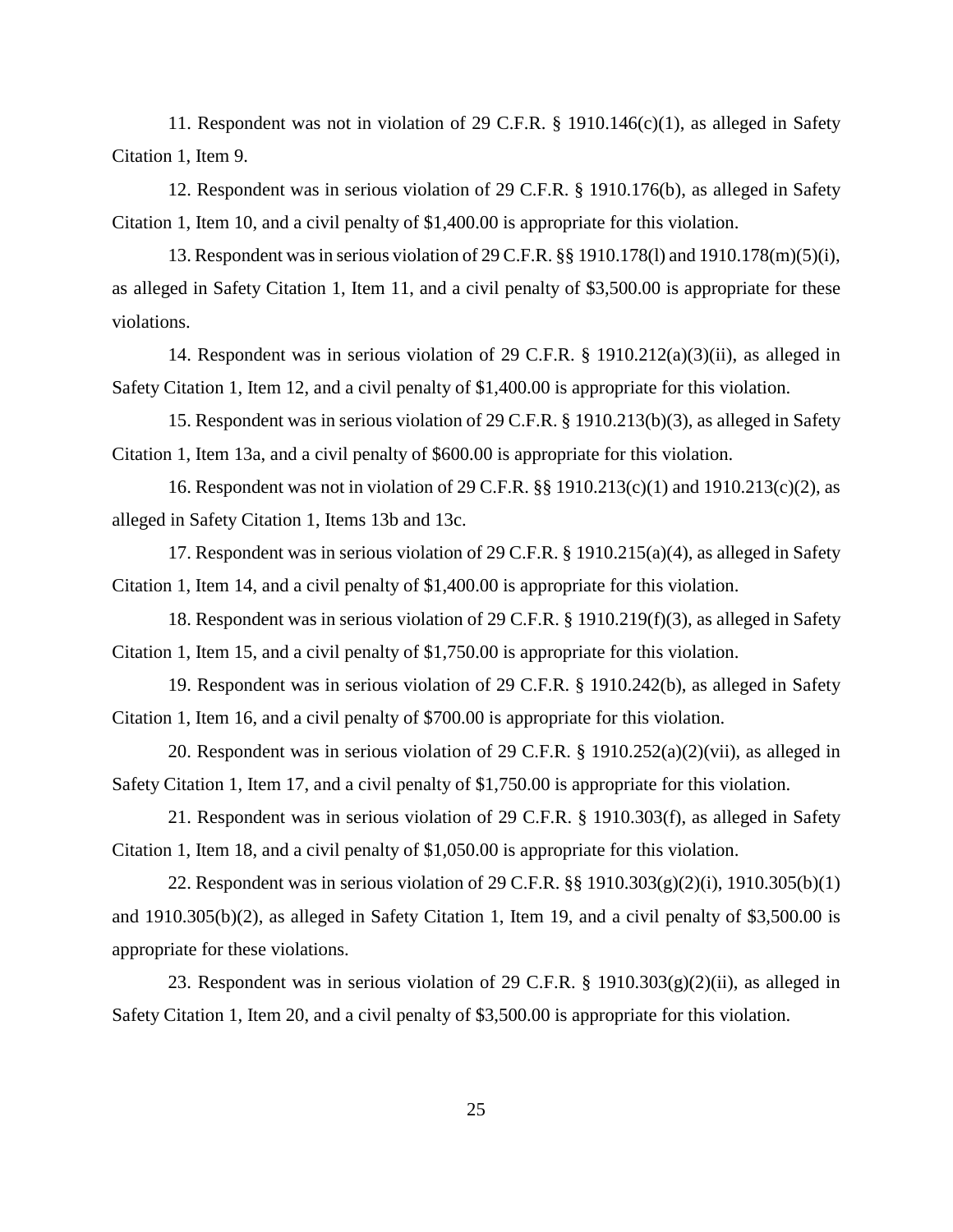24. Respondent was in serious violation of 29 C.F.R. §§ 1910.304(a)(2) and 1910.304(f)(4), as alleged in Safety Citation 1, Item 21, and a civil penalty of \$3,500.00 is appropriate for these violations.

25. Respondent was in serious violation of 29 C.F.R.  $\S\S$  1910.305(g)(1)(iii), 1910.305(g)(2)(ii), 1910.305(g)(2)(iii) and 1910.334(a)(2)(i), as alleged in Safety Citation 1, Item 22, and a civil penalty of \$3,500.00 is appropriate for these violations.

26. Respondent was in serious violation of 29 C.F.R. § 1910.305(j)(1)(i), as alleged in Safety Citation 1, Item 23, and a civil penalty of \$3,500.00 is appropriate for this violation.

27. Respondent was in willful violation of 29 C.F.R. § 1910.147(c)(1), as alleged in Safety Citation 2, Item 1, and a civil penalty of \$38,500.00 is appropriate for this violation.

28. Respondent was in willful violation of 29 C.F.R. § 1910.212(a)(1), as alleged in Safety Citation 2, Item 2, and a civil penalty of \$49,000.00 is appropriate for this violation.

29. Respondent was in repeat violation of 29 C.F.R. § 1910.212(a)(1), as alleged in Safety Citation 3, Item 1, and a civil penalty of \$4,900.00 is appropriate for this violation.

30. Respondent was in repeat violation of 29 C.F.R. § 1910.219(d)(1), as alleged in Safety Citation 3, Item 2, and a civil penalty of \$2,800.00 is appropriate for this violation.

31. Respondent was in other-than-serious violation of 29 C.F.R. § 1904.2(a), as alleged in Safety Citation 4, Item 1, and a civil penalty of \$700.00 is appropriate for this violation.

32. Respondent was in other-than-serious violation of 29 C.F.R. § 1910.23(a)(8), as alleged in Safety Citation 4, Item 2, and no civil penalty is appropriate for this violation.

33. Respondent was in other-than-serious violation of 29 C.F.R. § 1910.303(g)(1)(ii), as alleged in Safety Citation 4, Item 3, and no civil penalty is appropriate for this violation.

34. Respondent was in serious violation of 29 C.F.R. § 1910.120(q)(1), as alleged in Health Citation 1, Item 1, and a civil penalty of \$1,750.00 is appropriate for this violation.

35. Respondent was in serious violation of 29 C.F.R. §§ 1910.132(d)(1) and 1910.133(a)(1), as alleged in Health Citation 1, Item 2, and a civil penalty of \$1,750.00 is appropriate for these violations.

36. Respondent was not in violation of 29 C.F.R. § 1910.134(d)(2)(i), as alleged in Health Citation 1, Item 3a.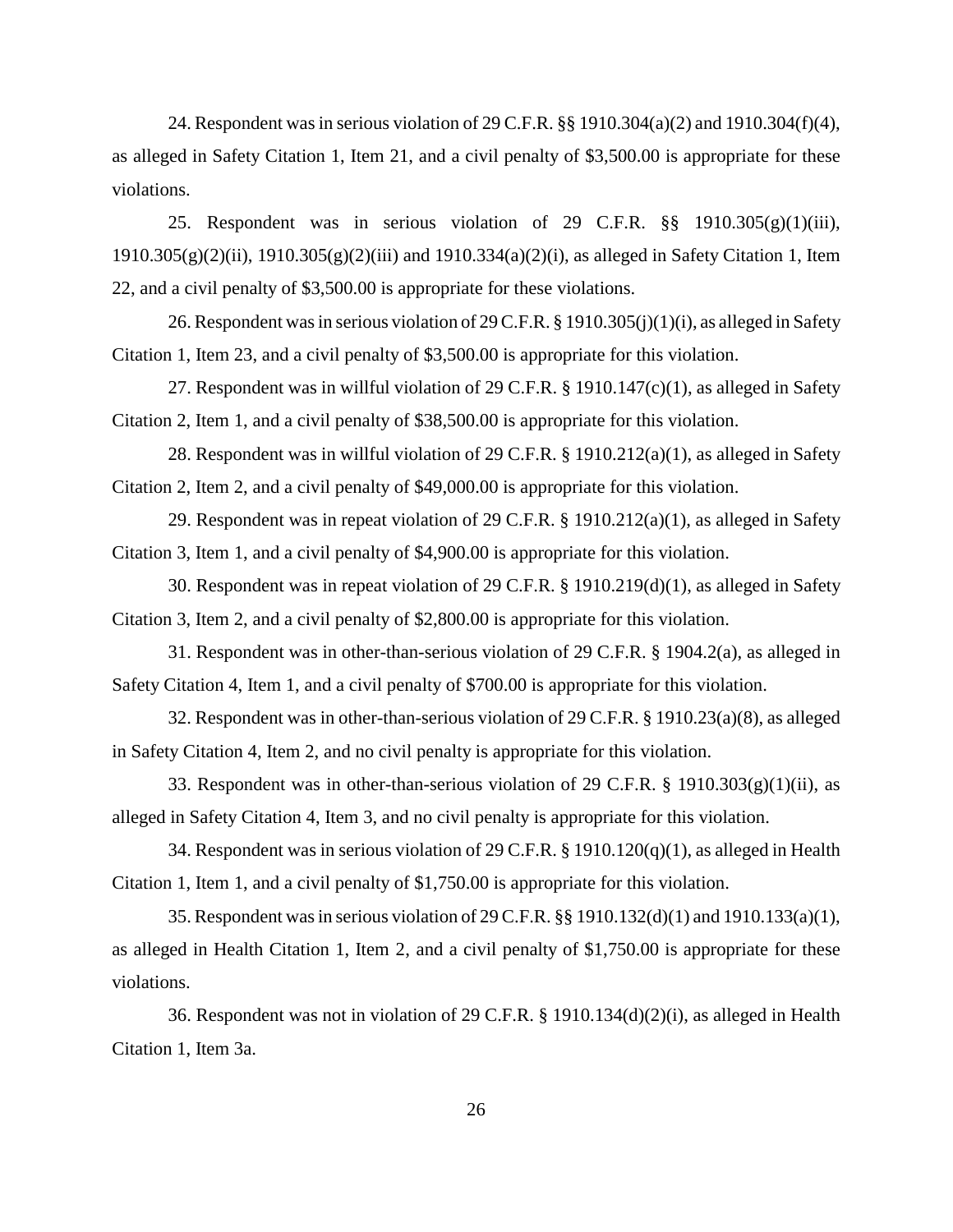37. Respondent was in serious violation of 29 C.F.R. §§ 1910.134(e)(5) and 1910.134(f)(2)(ii), as alleged in Health Citation 1, Items 3b and 3c, and a civil penalty of \$3,000.00 is appropriate for these violations.

38. Respondent was in serious violation of 29 C.F.R. § 1910.151(c), as alleged in Health Citation 1, Item 4, and a civil penalty of \$1,750.00 is appropriate for this violation.

39. Respondent was in willful violation of 29 C.F.R. §§ 1910.95(c)(1), 1910.95(d)(1), 1910.95(g)(1), 1910.95(i)(2)(i), 1910.95(i)(3) and 1910.95(k)(1), as alleged in Health Citation 2, Item 1, and a civil penalty of \$38,500.00 is appropriate for these violations.

40. Respondent was in willful violation of 29 C.F.R. §§ 1910.1200(e)(1), 1910.1200(f)(5)(i),  $1910.1200(f)(5)(ii)$ ,  $1910.1200(g)(8)$  and  $1910.1200(h)$ , as alleged in Health Citation 2, Item 2, and a civil penalty of \$38,500.00 is appropriate for these violations.

41. Respondent was in other-than-serious violation of 29 C.F.R. § 1910.95(l)(1), as alleged in Health Citation 3, Item 1, and no civil penalty is appropriate for this violation.

42. Respondent was in other-than-serious violation of 29 C.F.R. § 1910.141(g)(2), as alleged in Health Citation 3, Item 2, and no civil penalty is appropriate for this violation.

# **ORDER**

- 1. Safety Citation 1, Items 1 through 8 are AFFIRMED.
- 2. Safety Citation 1, Item 9 is VACATED.
- 3. Safety Citation 1, Items 10 through 13a are AFFIRMED.
- 4. Safety Citation 1, Items 13b and 13c are VACATED.
- 5. Safety Citation 1, Items 14 through 23 are AFFIRMED.
- 6. Safety Citation 2, Items 1 and 2 are AFFIRMED.
- 7. Safety Citation 3, Items 1 and 2 are AFFIRMED.
- 8. Safety Citation 4, Items 1 through 3 are AFFIRMED.
- 9. Health Citation 1, Items 1 and 2 are AFFIRMED.
- 10. Health Citation 1, Item 3a is VACATED.
- 11. Health Citation 1, Items 3b and 3c are AFFIRMED.
- 12. Health Citation 1, Item 4 is AFFIRMED.
- 13. Health Citation 2, Items 1 and 2 are AFFIRMED.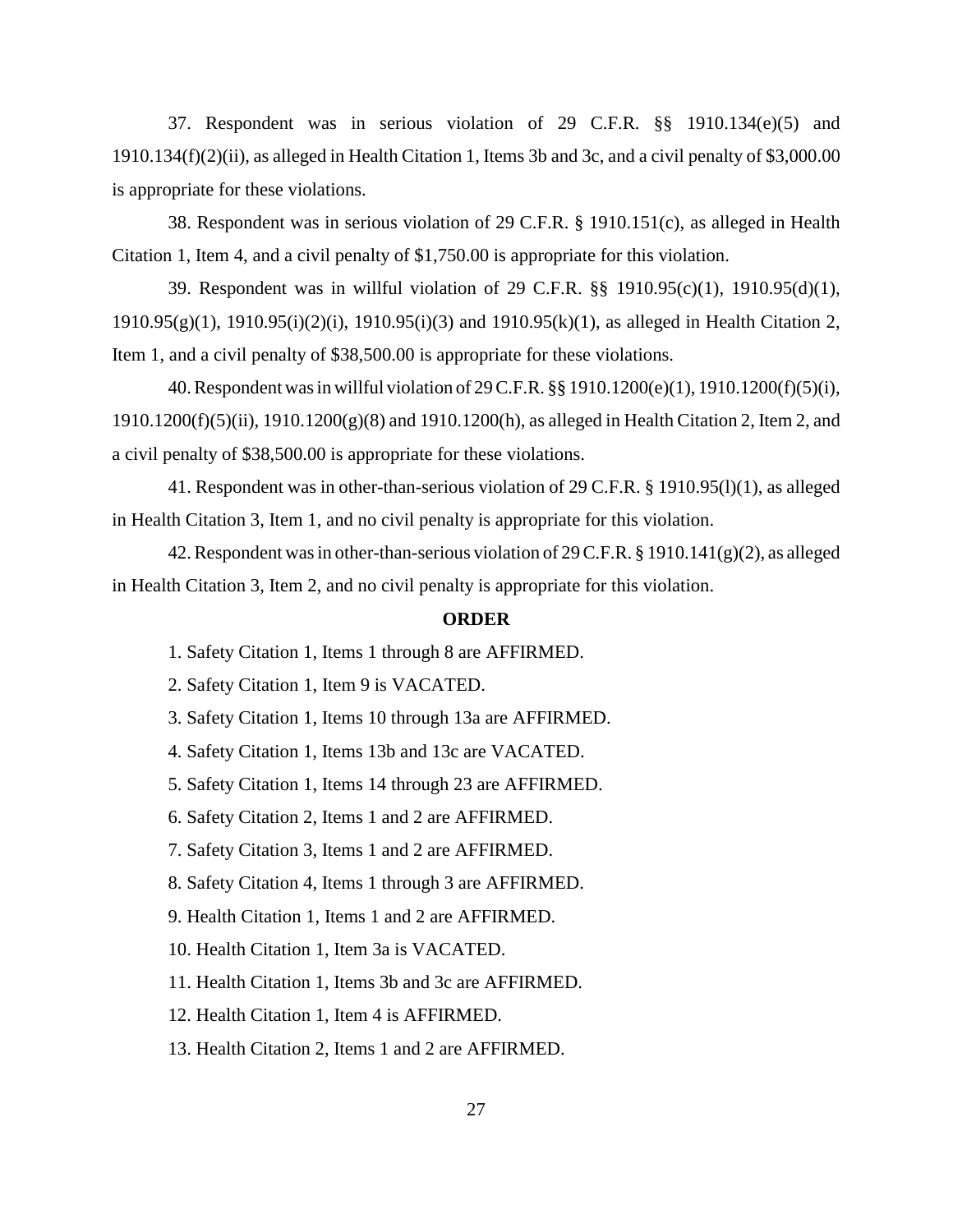- 14. Health Citation 3, Items 1 and 2 are AFFIRMED.
- 15. A total civil penalty of \$150,750.00 is assessed for OSHRC Docket No. 98-0849.
- 16. A total civil penalty of \$85,250.00 is assessed for OSHRC Docket No. 98-0848.
- 17. A combined total civil penalty of \$236,000.00 is assessed.

 $/S/$ 

Michael H. Schoenfeld Judge, OSHRC

Dated: June 8, 2001 Washington, D.C.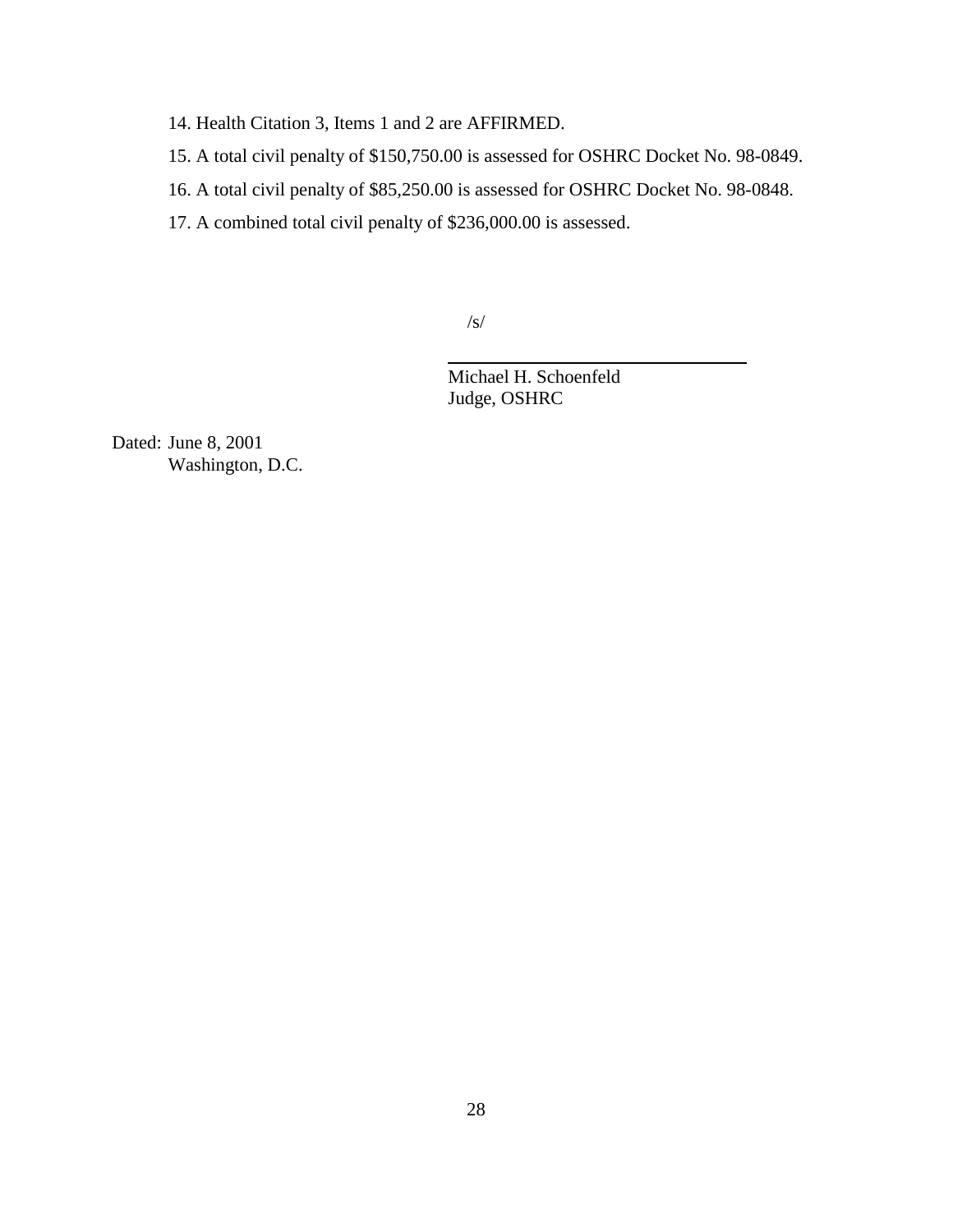# **Appendix A**

**29 C.F.R. § 1910.36(b)(7):** In every building or structure of such size, arrangement, or occupancy that a fire may not itself provide adequate warning to occupants, fire alarm facilities shall be provided where necessary to warn occupants of the existence of fire so that they may escape, or to facilitate the orderly conduct of fire exit drills.

**29 C.F.R. § 1910. 37(q)(1):** Exits shall be marked by a readily visible sign. Access to exits shall be marked by readily visible signs in all cases where the exit or way to reach it is not immediately visible to the occupants.

**29 C.F.R. § 1910.37(q)(2):** Any door, passage, or stairway which is neither an exit nor a way of exit access, and which is so located or arranged as to be likely to be mistaken for an exit, shall be identified by a sign reading "Not an Exit" or similar designation, or shall be identified by a sign indicating its actual character, such as "To Basement," "Storeroom," "Linen Closet," or the like.

**29 C.F.R. § 1910.37(q)(5):** A sign reading "Exit", or similar designation, with an arrow indicating the directions, shall be placed in every location where the direction of travel to reach the nearest exist is not immediately apparent.

**29 C.F.R. § 1910.132(a):** Protective equipment, including personal protective equipment for eyes, face, head, and extremities, protective clothing, respiratory devices, and protective shields and barriers, shall be provided, used, and maintained in a sanitary and reliable condition wherever it is necessary by reason of hazards of processes or environment, chemical hazards, radiological hazards, or mechanical irritants encountered in a manner capable of causing injury or impairment in the function of any part of the body through absorption, inhalation or physical contact.

**29 C.F.R. § 1910.38(a)(1):** This paragraph (a) applies to all emergency action plans required by a particular OSHA standard. The emergency action plan shall be in writing (except as provided in the last sentence of paragraph  $(a)(5)(iii)$  of this section) and shall cover those designated actions employers and employees must take to ensure employee safety from fire and other emergencies.

**29 C.F.R. § 1910.38(b)(1):** This paragraph (b) applies to all fire prevention plans required by a particular OSHA standard. The fire prevention plan shall be in writing, except as provided in the last sentence of paragraph  $(b)(4)(ii)$  of this section.

**29 C.F.R. § 1910.157(c)(1):** The employer shall provide portable fire extinguishers and shall mount, locate and identify them so that they are readily accessible to employees without subjecting the employees to possible injury.

**29 C.F.R. § 1910.157(g)(4):** The employer shall provide the training required in paragraph (g)(3) of this section upon initial assignment to the designated group of employees and at least annually thereafter.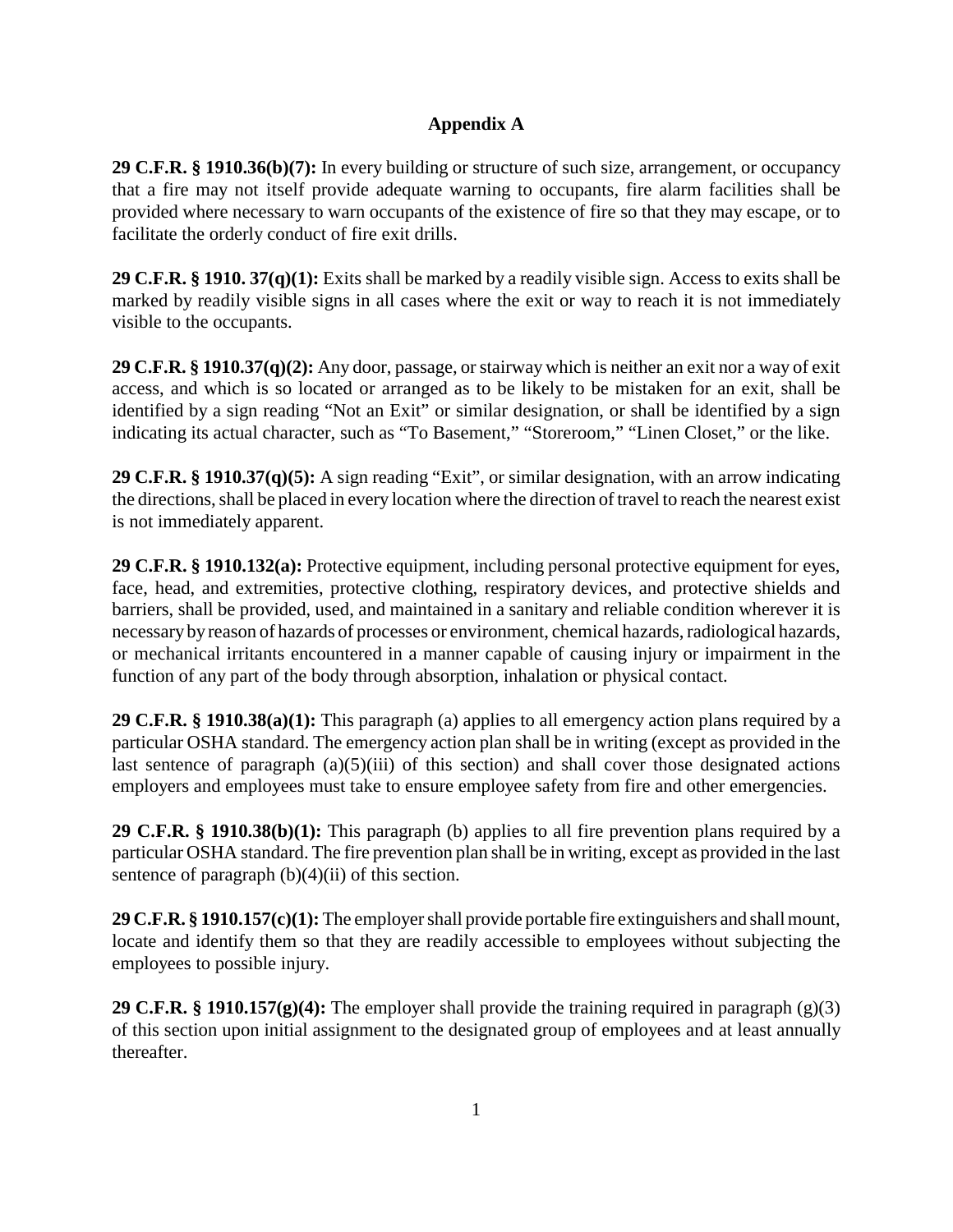**29 C.F.R. § 1910.101(b):** The in-plant handling, storage, and utilization of all compressed gases in cylinders, portable tanks, rail tankcars, or motor vehicle cargo tanks shall be in accordance with Compressed Gas Association Pamphlet P-1-1965, which is incorporated by reference as specified in § 1910.6.

**29 C.F.R. § 1910.106(d)(3)(ii):** Storage cabinets shall be designed and constructed to limit the internal temperature to not more than 325°F. when subjected to a 10-minute fire test using the standard time-temperature curve as set forth in Standard Methods of Fire Tests of Building Construction and Materials, NFPA 251-1969, which is incorporated by reference as specified in § 1910.6. All joints and seams shall remain tight and the door shall remain securely closed during the fire test. Cabinets shall be labeled in conspicuous lettering, "Flammable–Keep Fire Away."

**29 C.F.R. § 1910.146(c)(1):** The employer shall evaluate the workplace to determine if any spaces are permit-required confined spaces. Note: Proper application of the decision flow chart in appendix A to § 1910.146 would facilitate compliance with this requirement.

**29 C.F.R. § 1910.176(b):** Storage of material shall not create a hazard. Bags, containers, bundles, etc., stored in tiers shall be stacked, blocked, interlocked and limited in height so that they are stable and secure against sliding or collapse.

**29 C.F.R. § 1910.178(l):** Only trained and authorized operators shall be permitted to operate a powered industrial truck. Methods shall be devised to train operators in the safe operation of powered industrial trucks.

**29 C.F.R. § 1910.178(m)(5)(i):** When a powered industrial truck is left unattended, load engaging means shall be fully lowered, controls shall be neutralized, power shall be shut off, and brakes set. Wheels shall be blocked if the truck is parked on an incline.

**29 C.F.R. § 1910.212(a)(3)(ii):** The point of operation of machines whose operation exposes an employee to injury, shall be guarded. The guarding device shall be in conformity with any appropriate standards therefor, or, in absence of applicable specific standards, shall be so designed and constructed as to prevent the operator from having any part of his body in the danger zone during the operating cycle.

**29 C.F.R. § 1910.213(b)(3):** On applications where injury to operator might result if motors were to restart after power failures, provision shall be made to prevent machines from automatically restarting upon restoration of power.

**29 C.F.R. § 1910.213(c)(1):** Each circular hand-fed ripsaw shall be guarded by a hood which shall completely enclose that portion of the saw above the table and that portion of the saw above the material being cut. The hood and mounting shall be arranged so that the hood will automatically adjust itself to the thickness of and remain in contact with the material being cut but it shall not offer any considerable resistance to insertion of material to saw or to passage of the material being sawed.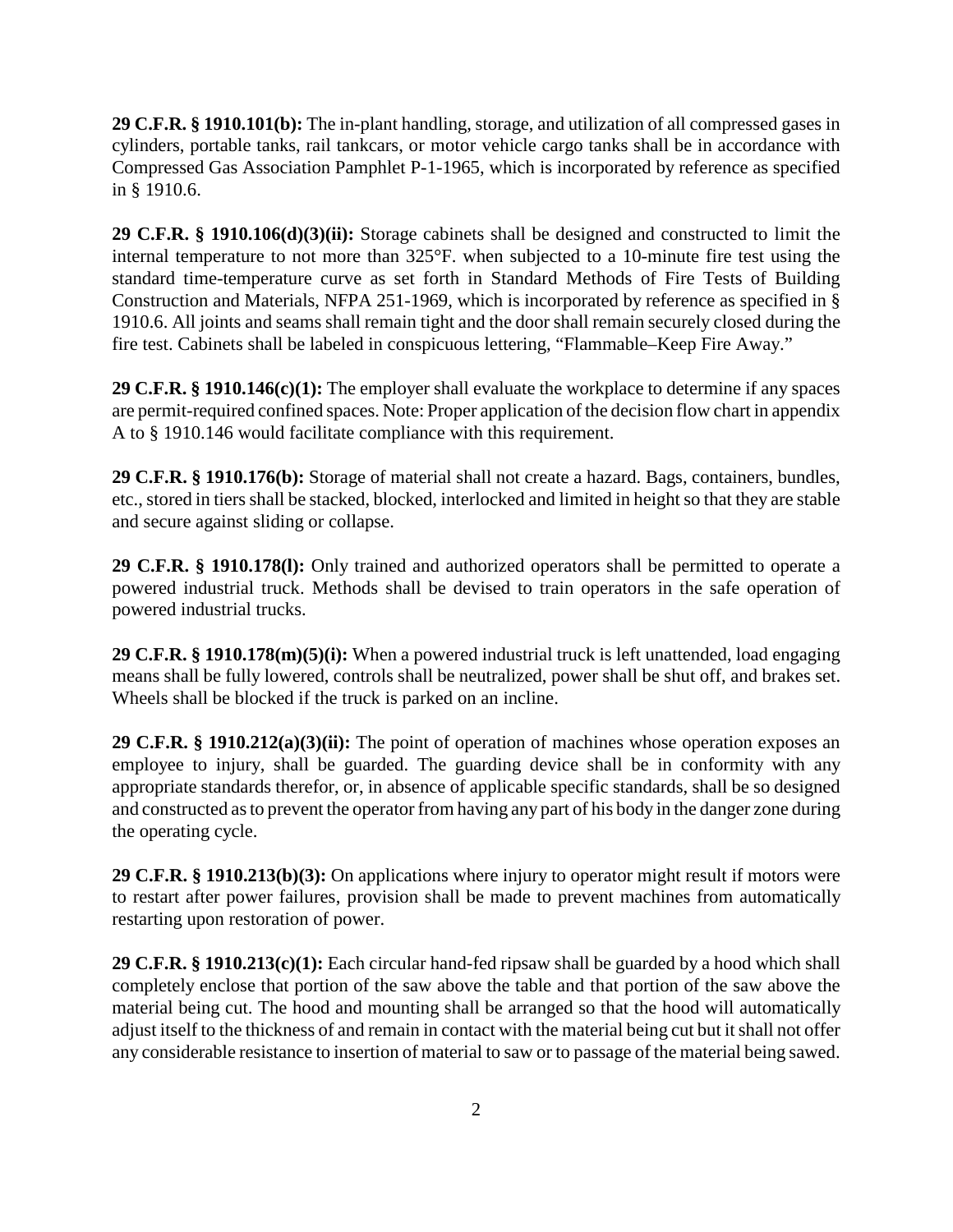The hood shall be made of adequate strength to resist blows and strains incidental to reasonable operation, adjusting, and handling, and shall be so designed as to protect the operator from flying splinters and broken saw teeth. It shall be made of material that is soft enough so that it will be unlikely to cause tooth breakage. The hood shall be so mounted as to insure that its operation will be positive, reliable, and in true alignment with the saw; and the mounting shall be adequate in strength to resist any reasonable side thrust or other force tending to throw it out of line.

**29 C.F.R. § 1910.213(c)(2):** Each hand-fed circular ripsaw shall be furnished with a spreader to prevent material from squeezing the saw or being thrown back on the operator. The spreader shall be made of hard tempered steel, or its equivalent, and shall be thinner than the saw kerf. It shall be of sufficient width to provide adequate stiffness or rigidity to resist any reasonable side thrust or blow tending to bend or throw it out of position. The spreader shall be attached so that it will remain in true alignment with the saw even when either the saw or table is tilted. The provision of a spreader in connection with grooving, dadoing, or rabbeting is not required. On the completion of such operations, the spreader shall be immediately replaced.

**29 C.F.R. § 1910.215(a)(4):** On offhand grinding machines, work rests shall be used to support the work. They shall be of rigid construction and designed to be adjustable to compensate for wheel wear. Work rests shall be kept adjusted closely to the wheel with a maximum opening of one-eighth inch to prevent the work from being jammed between the wheel and the rest, which may cause wheel breakage. The work rest shall be securely clamped after each adjustment. The adjustment shall not be made with the wheel in motion.

**29 C.F.R. § 1910.219(f)(3):** All sprocket wheels and chains shall be enclosed unless they are more than seven (7) feet above the floor or platform. Where the drive extends over other machine or working areas, protection against falling shall be provided. This subparagraph does not apply to manually operated sprockets.

**29 C.F.R. § 1910.242(b):** Compressed air shall not be used for cleaning purposes except where reduced to less than 30 p.s.i. and then only with effective chip guarding and personal protective equipment.

**29 C.F.R. § 1910.252(a)(2)(vii):** Where practicable, all combustibles shall be relocated at least 35 feet (10.7 m) from the work site. Where relocation is impracticable, combustibles shall be protected with flameproofed covers or otherwise shielded with methal or asbestos guards or curtains.

**29 C.F.R. § 1910.303(f):** Each disconnecting means required by this subpart for motors and appliances shall be legiblymarked to indicate its purpose, unless located and arranged so the purpose is evident. Each service, feeder, and branch circuit, at its disconnecting means or overcurrent device, shall be legibly marked to indicate its purpose, unless located and arranged so the purpose is evident. These markings shall be of sufficient durability to withstand the environment involved.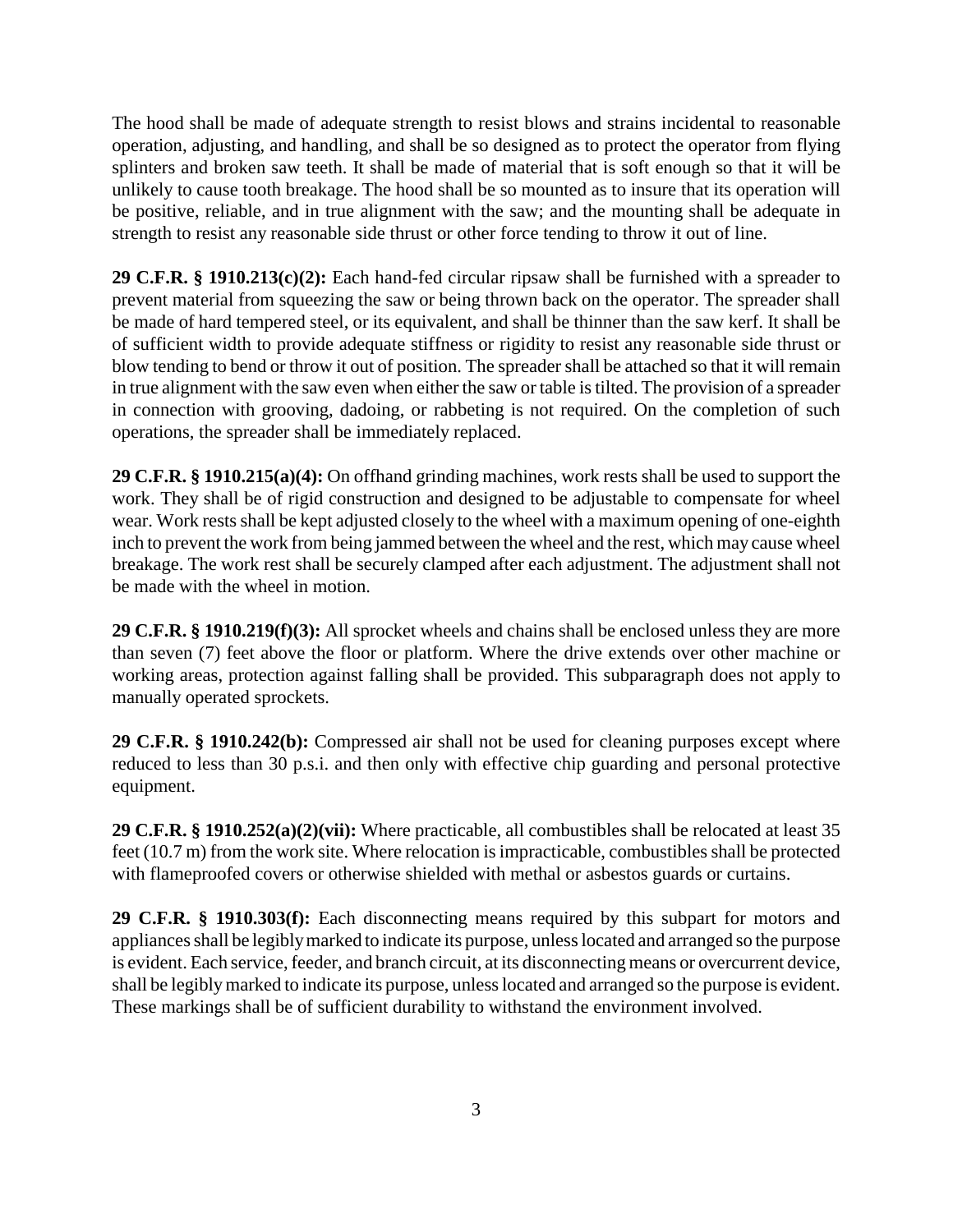**29 C.F.R. § 1910.303(g)(2)(i):** Except as required or permitted elsewhere in this subpart, live parts of electric equipment operating at 50 volts or more shall be guarded against accidental contact by approved cabinets or other forms of approved enclosures, or by any of the following means:

(A) By location in a room, vault, or similar enclosure that is accessible only to qualified persons.

(B) By suitable permanent, substantial partitions or screens so arranged that only qualified persons will have access to the space within reach of the live parts. Any openings in such partitions or screens shall be so sized and located that persons are not likely to come into accidental contact with the live parts or to bring conducting objects into contact with them.

(C) By location on a suitable balcony, gallery, or platform so elevated and arranged as to exclude unqualified persons.

(D) By elevation of 8 feet or more above the floor or other working surface.

**29 C.F.R. § 1910.305(b)(1):** Conductors entering boxes, cabinets, or fittings shall also be protected from abrasion, and openings through which conductors enter shall be effectively closed. Unused openings in cabinets, boxes, and fittings shall be effectively closed.

**29 C.F.R. § 1910.305(b)(2):** All pull boxes, junction boxes, and fittings shall be provided with covers approved for the purpose. If metal covers are used they shall be grounded. In completed installations each outlet box shall have a cover, faceplate, or fixture canopy. Covers of outlet boxes having holes through which flexible cord pendants pass shall be provided with bushings designed for the purpose or shall have smooth, well-rounded surfaces on which the cords may bear.

**29 C.F.R. § 1910.303(g)(2)(ii):** In locations where electric equipment would be exposed to physical damage, enclosures or guards shall be so arranged and of such strength as to prevent such damage.

**29 C.F.R. § 1910.304(a)(2):** No grounded conductor may be attached to any terminal or lead so as to reverse designated polarity.

**29 C.F.R. § 1910.304(f)(4):** The path to ground from circuits, equipment, and enclosures shall be permanent and continuous.

**29 C.F.R. § 1910.305(g)(1)(iii):** Unless specifically permitted in paragraph (g)(1)(i) of this section, flexible cords and cables may not be used:

- (A) As a substitute for the fixed wiring of a structure;
- (B) Where run through holes in walls, ceilings, or floors;
- (C) Where run through doorways, windows, or similar openings;
- (D) Where attached to building surfaces; or
- (E) Where concealed behind building walls, ceilings, or floors.

**29 C.F.R. § 1910.305(g)(2)(ii):** Flexible cords shall be used only in continuous lengths without splice or tap. Hard service flexible cords No. 12 or larger may be repaired if spliced so that the splice retains the insulation, outer sheath properties, and usage characteristics of the cord being spliced.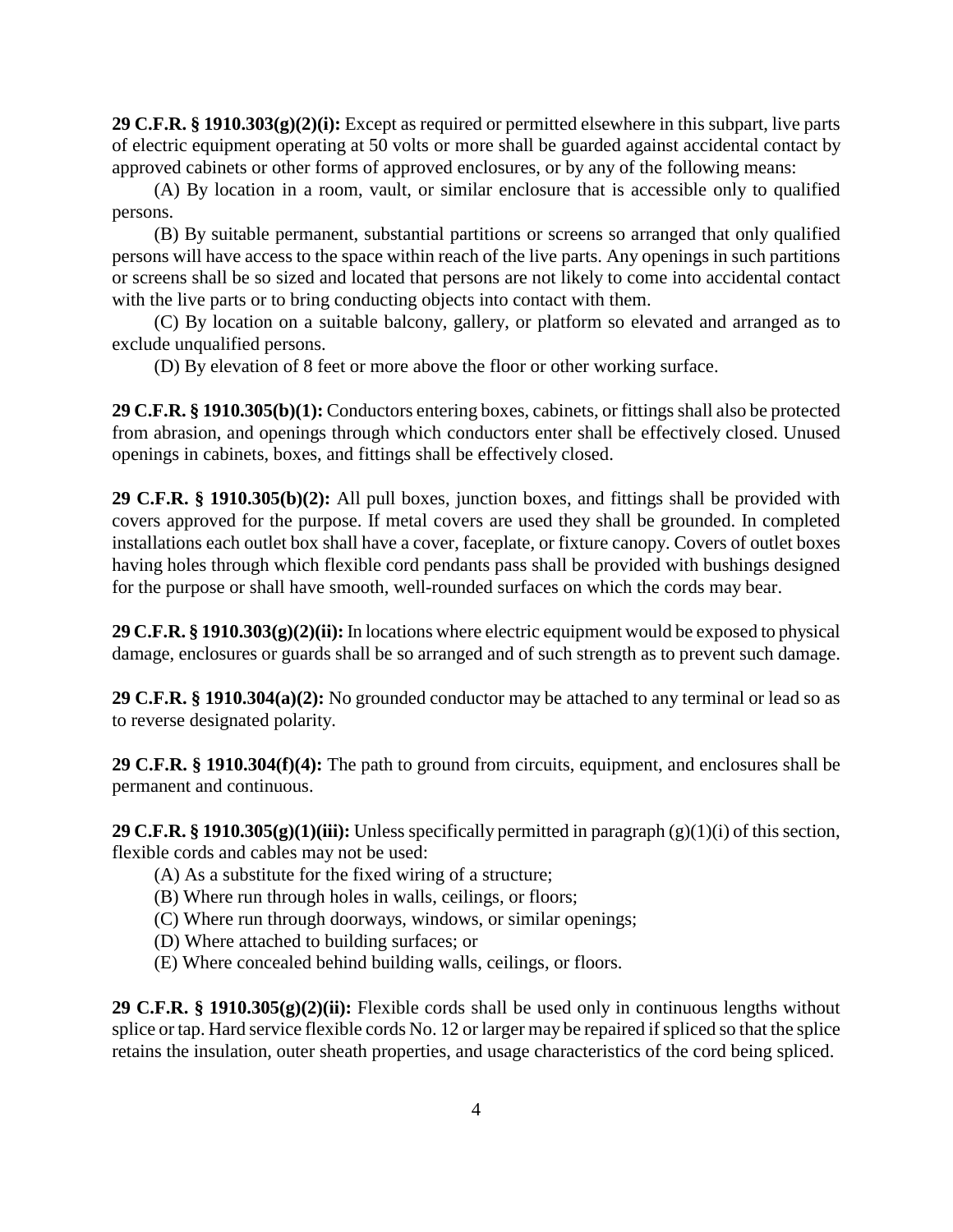**29 C.F.R. § 1910.305(g)(2)(iii):** Flexible cords shall be connected to devices and fittings so that strain relief is provided which will prevent pull from being directly transmitted to joints or terminal screws.

**29 C.F.R. § 1910.334(a)(2)(i):** Portable cord- and plug-connected equipment and flexible cord sets (extension cords) shall be visually inspected before use on any shift for external defects (such as loose parts, deformed and missing pins, or damage to outer jacket or insulation) and for evidence of possible internal damage (such as pinched or crushed outer jacket). Cord- and plug-connected equipment and flexible cord sets (extension cords) which remain connected once they are put in place and are not exposed to damage need not be visually inspected until they are relocated.

**29 C.F.R. § 1910.305(j)(1)(i):** Fixtures, lampholders, lamps, rosettes, and receptacles may have no live parts normally exposed to employee contact. However, rosettes and cleat-type lampholders and receptacles located at least 8 feet above the floor may have exposed parts.

**29 C.F.R. § 1910.147(c)(1):** The employer shall establish a program consisting of energy control procedures, employee training and periodic inspections to ensure that before any employee performs any servicing or maintenance on a machine or equipment where the unexpected energizing, start up or release of stored energy could occur and cause injury, the machine or equipment shall be isolated from the energy source, and rendered inoperative.

**29 C.F.R. § 1910.212(a)(1):** One or more methods of machine guarding shall be provided to protect the operator and other employees in the machine area from hazards such as those created by point of operation, ingoing nip points, rotating parts, flying chips and sparks. Examples of guarding methods are–barrier guards, two-hand tripping devices, electronic safety devices, etc.

**29 C.F.R. § 1910.219(d)(1):** Pulleys, any parts of which are seven (7) feet or less from the floor or working platform, shall be guarded in accordance with the standards specified in paragraphs (m) and (o) of this section. Pulleys serving as balance wheels (e.g., punch presses) on which the point of contact between belt and pulley is more than six feet six inches (6 ft. 6 in.) from the floor or platform may be guarded with a disk covering the spokes.

**29 C.F.R. § 1904.2(a):** Each employer shall, except as provided in paragraph (b) of this section, (1) maintain in each establishment a log and summary of all recordable occupational injuries and illnesses for that establishment; and (2) enter each recordable injury and illness on the log and summary as early as practicable but no later than 6 working days after receiving information that a recordable injury or illness has occurred. For this purpose form OSHA No. 200 or an equivalent which is as readable and comprehensible to a person not familiar with it shall be used. The log and summary shall be completed in the detail provided in the form and instructions on form OSHA No. 200.

**29 C.F.R. § 1910.23(a)(8):** Every floor hole into which persons can accidentally walk shall be guarded by either: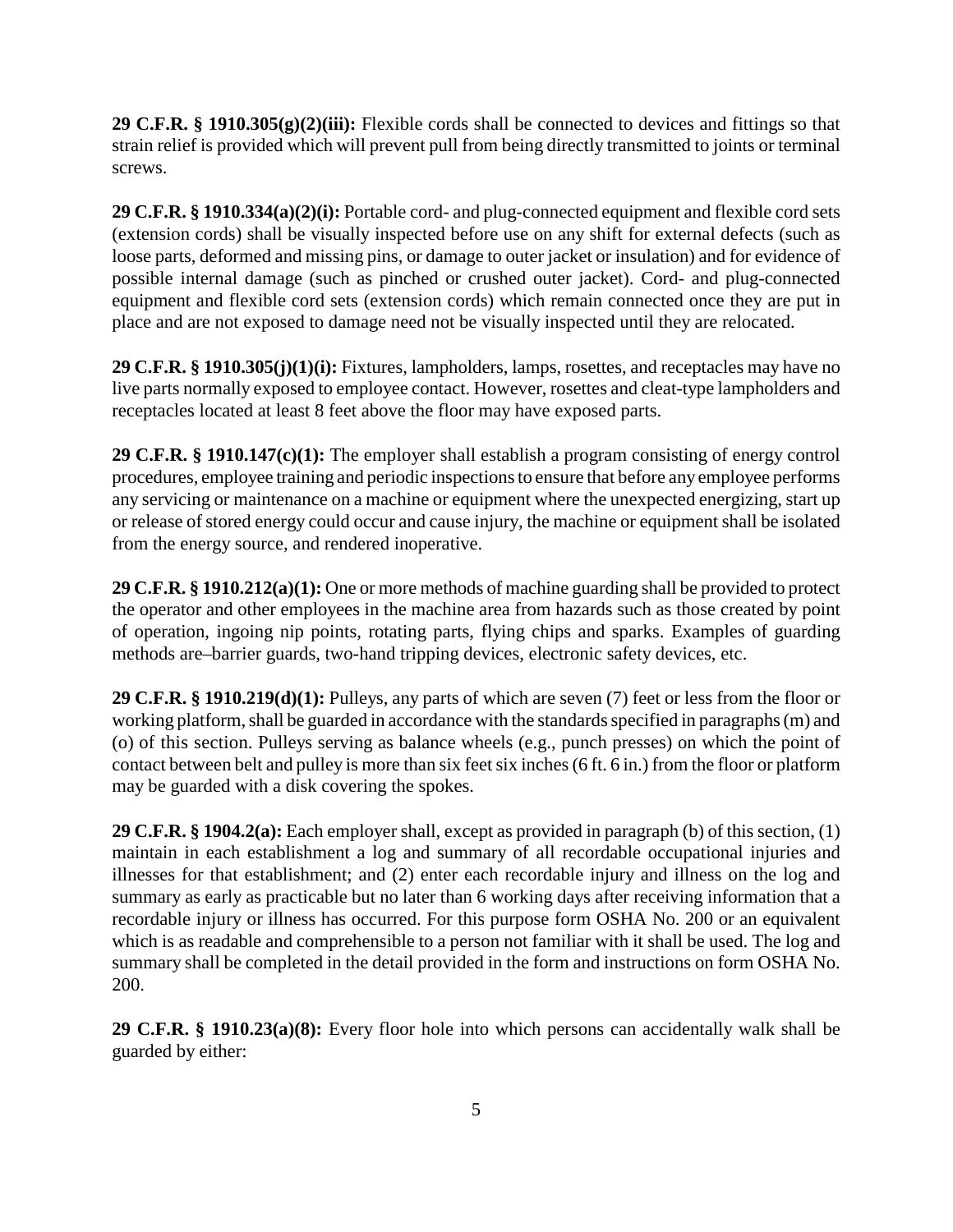(i) A standard railing with standard toeboard on all exposed sides, or

(ii) A floor hole cover of standard strength and construction. While the cover is not in place, the floor hole shall be constantly attended by someone or shall be protected by removable standard railing.

**29 C.F.R. § 1910.303(g)(1)(ii):** Working space required by this subpart may not be used for storage. When normally enclosed live parts are exposed for inspection or servicing, the working space, if in a passageway or general open space, shall be suitably guarded.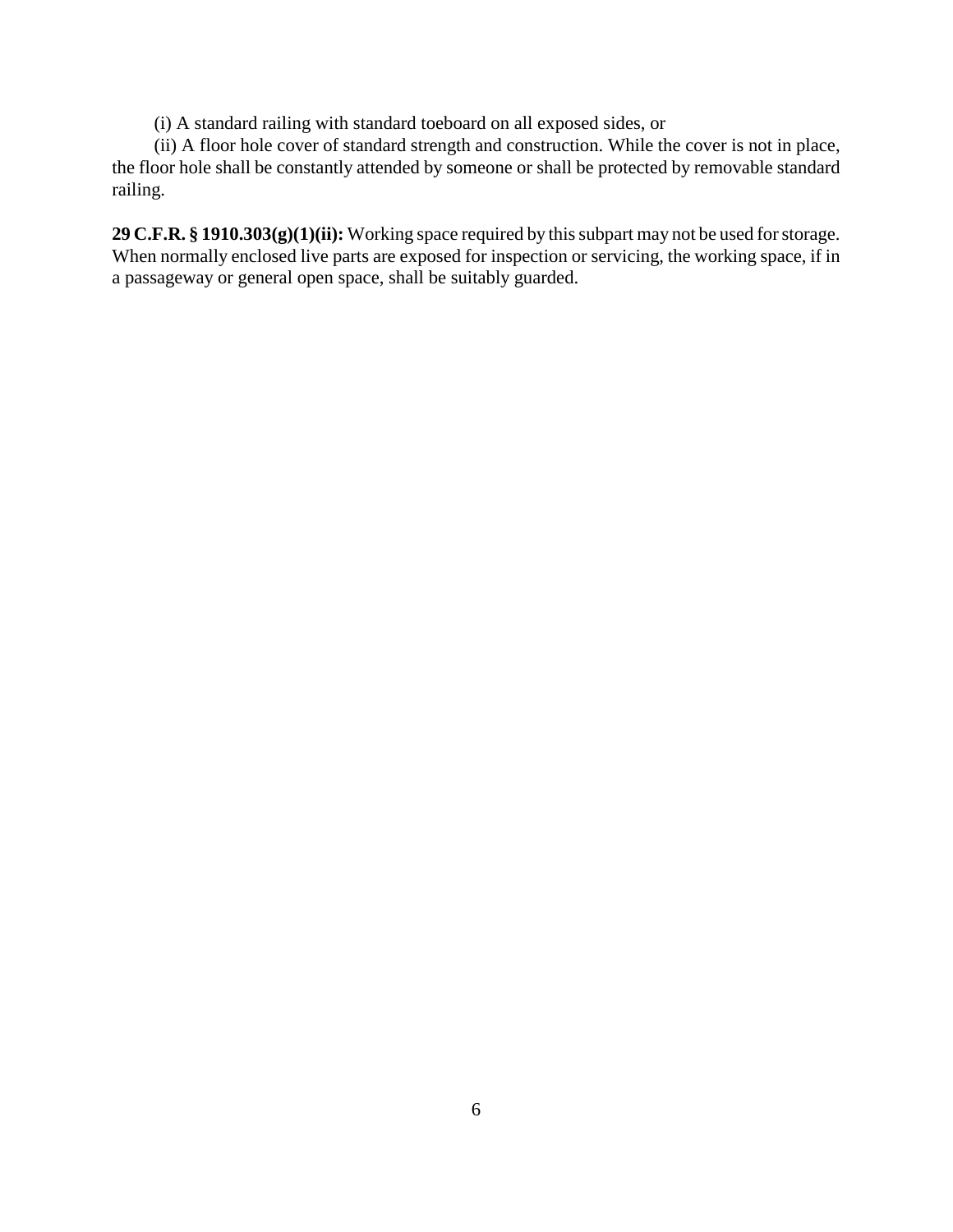# **Appendix B**

**29 C.F.R. § 1910.120(q)(1):** An emergency response plan shall be developed and implemented to handle anticipated emergencies prior to the commencement of emergency response operations. The plan shall be in writing and available for inspection and copying by employees, their representatives and OSHA personnel. Employers who will evacuate their employees from the danger area when an emergency occurs, and who do not permit any of their employees to assist in handling the emergency, are exempt from the requirements of this paragraph if they provide an emergency action plan in accordance with § 1910.38(a) of this part.

**29 C.F.R. § 1910.132(d)(1):** The employer shall assess the workplace to determine if hazards are present, or are likelyto be present, which necessitate the use of personal protective equipment (PPE). If such hazards are present, the employer shall:

(i) Select, and have each affected employee use, the types of PPE that will protect the affected employee from hazards identified in the hazard assessment;

(ii) Communicate selection decisions to each affected employee; and

(iii) Select PPE that properly fits each affected employee.

Note: Non-mandatory Appendix B contains an example of procedures that would comply with the requirement for a hazard assessment.

**29 C.F.R. § 1910.133(a)(1):** The employer shall ensure that each affected employee uses appropriate eye or face protection when exposed to eye or face hazards from flying particles, molten metal, liquid chemicals, acids or caustic liquids, chemical gases or vapors, or potentially injurious light radiation.

**29 C.F.R. § 1910.134(d)(2)(i):** Cylinders shall be tested and maintained as prescribed in the Shipping Container Specification Regulations of the Department of Transportation (49 CFR part 178).

**29 C.F.R. § 1910.134(e)(5):** For safe use of any respirator, it is essential that the user be properly instructed in its selection, use, and maintenance. Both supervisors and workers shall be so instructed by competent persons. Training shall provide the men an opportunity to handle the respirator, have it fitted properly, test its face-piece-to-face seal, wear it in normal air for long familiarity period, and, finally, to wear it in a test atmosphere.

**29 C.F.R. § 1910.134(f)(2)(ii):** Self-contained breathing apparatus shall be inspected monthly. Air and oxygen cylinders shall be fully charged according to the manufacturer's instructions. It shall be determined that the regulator and warning devices function properly.

**29 C.F.R. § 1910.151(c):** Where the eyes or body of any person may be exposed to injurious corrosive materials, suitable facilities for quick drenching or flushing of the eyes and body shall be provided within the work area for immediate emergency use.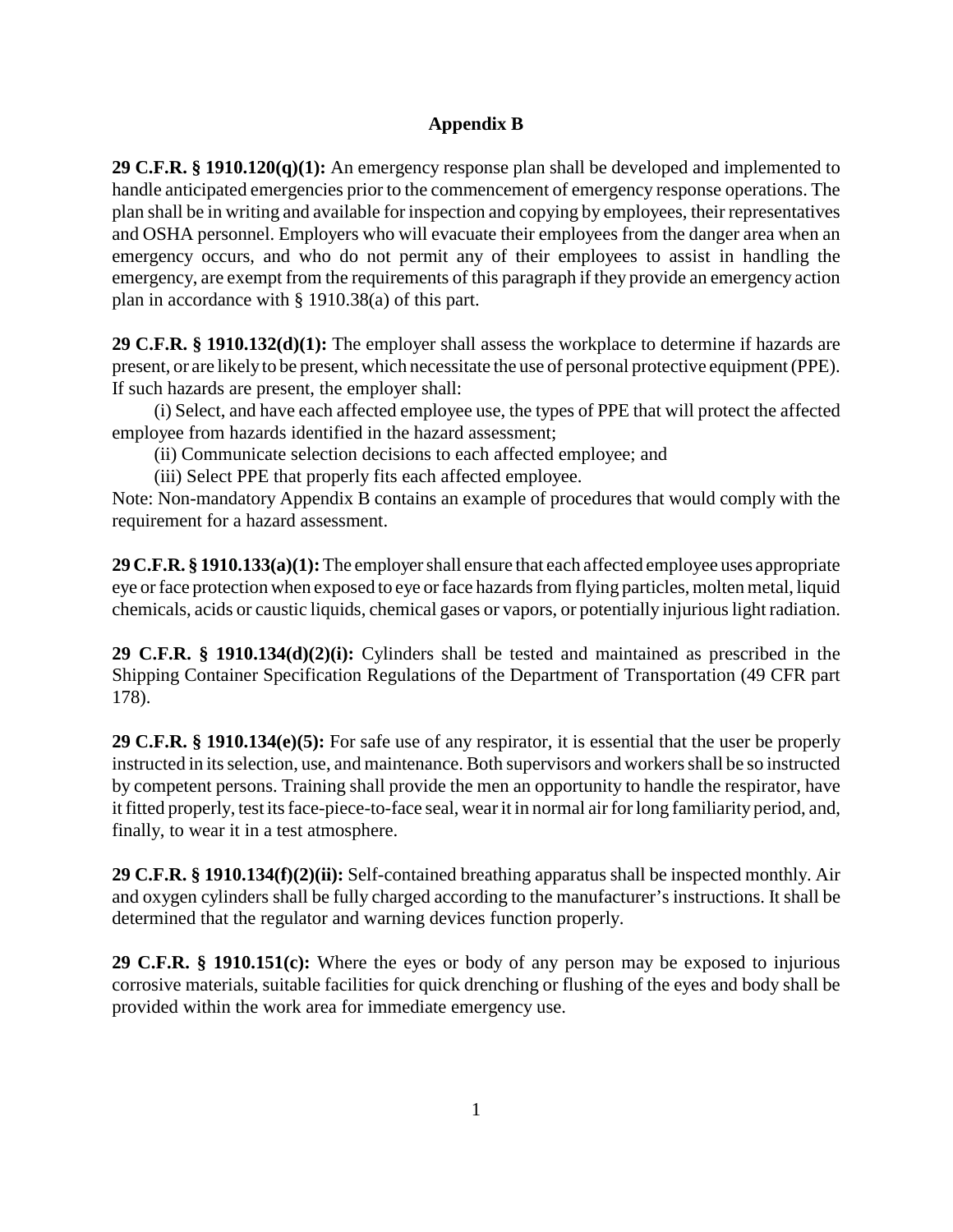**29 C.F.R. § 1910.95(c)(1):** The employer shall administer a continuing, effective hearing conservation program, as described in paragraphs (c) through (o) of this section, whenever employee noise exposures equal or exceed an 8-hour time-weighted average sound level (TWA) of 85 decibels measured on the A scale (slow response) or, equivalently, a dose of fifty percent. For purposes of the hearing conservation program, employee noise exposures shall be computed in accordance with appendix A and Table G-16a, and without regard to any attenuation provided by the use of personal protective equipment.

**29 C.F.R. § 1910.95(d)(1):** When information indicates that any employee's exposure may equal or exceed an 8-hour time-weighted average of 85 decibels, the employer shall develop and implement a monitoring program.

**29 C.F.R. § 1910.95(g)(1):** The employer shall establish and maintain an audiometric testing program as provided in this paragraph by making audiometric testing available to all employees whose exposure equal or exceed an 8-hour time-weighted average of 85 decibels.

**29 C.F.R. § 1910.95(i)(2):** Employers shall ensure that hearing protectors are worn: (i) By an employee who is required by  $(b)(1)$  of this section to wear personal protective equipment.

**29 C.F.R. § 1910.95(i)(3):** Employees shall be given the opportunity to select their hearing protectors from a variety of suitable hearing protectors provided by the employer.

**29 C.F.R. § 1910.95(k)(1):** The employer shall institute a training program for all employees who are exposed to nosie at or above an 8-hour time-weighted average of 85 decibels, and shall ensure employee participation in such program.

**29 C.F.R. § 1910.1200(e)(1):** Employers shall develop, implement, and maintain at each workplace, a written hazard communication program which at least describes how the criteria specified in paragraphs (f), (g), and (h) of this section for labels and other forms of warning, material safety data sheets, and employee information and training will be met, and which also includes the following:

(i) A list of the hazardous chemicals known to be present using an identity that is referenced on the appropriate material safety data sheet (the list may be compiled for the workplace as a whole or for individual work areas); and,

(ii) The methods the employer will use to inform employees of the hazards of non-routine tasks (for example, the cleaning of reactor vessels), and the hazards associated with chemicals contained in unlabeled pipes in their work areas.

**29 C.F.R. § 1910.1200(f)(5):** Except as provided in paragraphs (f)(6) and (f)(7) of this section, the employer shall ensure that each container of hazardous chemicals in the workplace is labeled, tagged or marked with the following information:

(i) Identity of the hazardous chemical(s) contained therein; and,

(ii) Appropriate hazard warnings, or alternatively, words, pictures, symbols, or combination thereof, which provide at least general information regarding the hazards of the chemicals, and